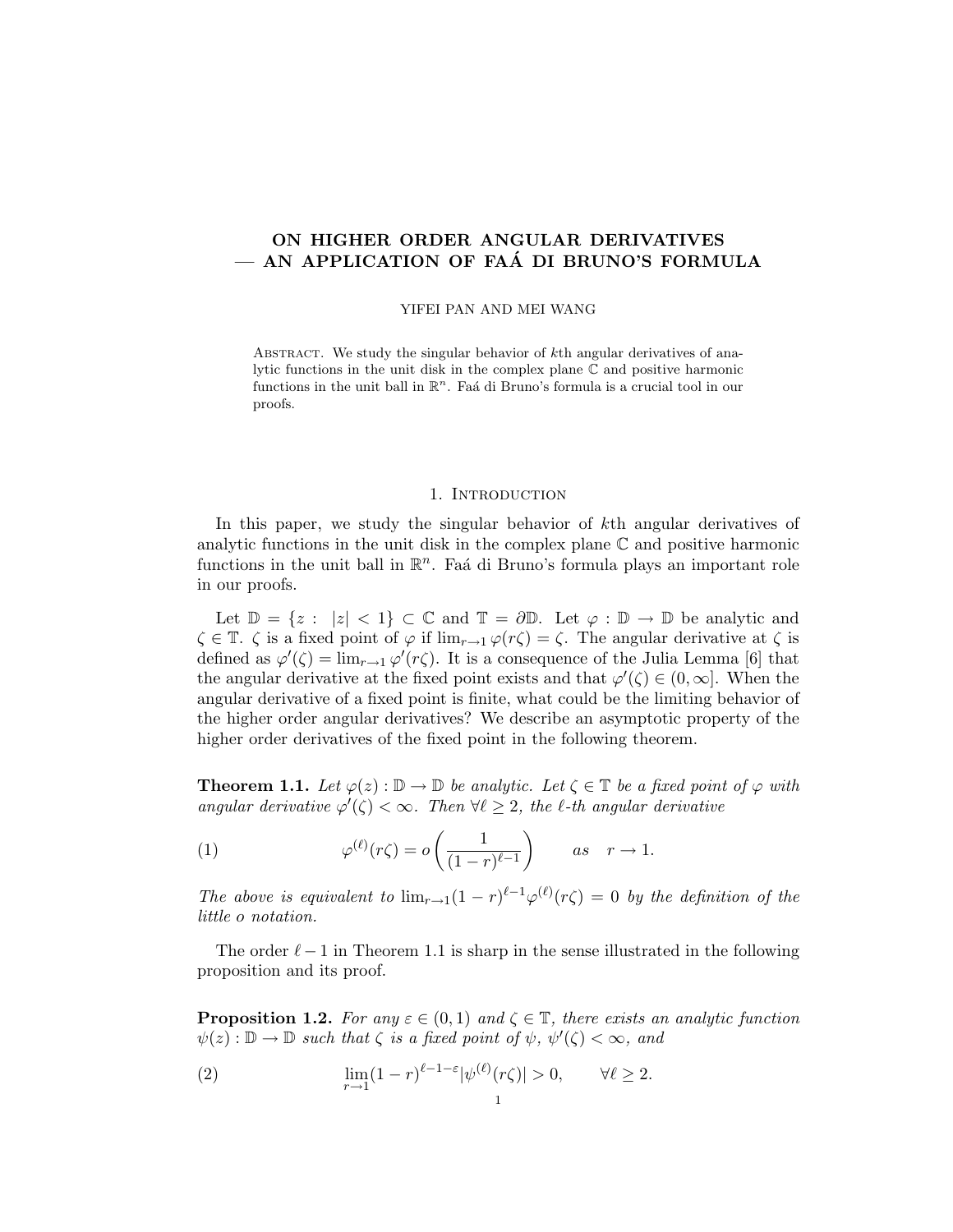Furthermore, for any integer  $m \geq 1$ , there exists an analytic function  $\psi(z): \mathbb{D} \to$  $\mathbb D$  such that  $\zeta$  is a fixed point of  $\psi$ ,

(3)  
\n
$$
\psi^{(m-j)}(\zeta) < \infty, \qquad \forall j \ge 0,
$$
\n
$$
\psi^{(m+k)}(\zeta) = \infty, \qquad \forall k \ge 1,
$$
\n
$$
\lim_{r \to 1} (1-r)^{m+k-1} \psi^{(n+k)}(r\zeta) = 0,
$$
\n
$$
\lim_{r \to 1} (1-r)^{m+k-1-\varepsilon} |\psi^{(m+k)}(r\zeta)| > 0.
$$

Results analogous to Theorem 1.1 can be obtained for positive harmonic functions, as stated in the following theorem.

**Theorem 1.3.** Let u be a positive harmonic function in the unit ball  $B^n \subset \mathbb{R}^n, n \geq 0$ 2. Let  $\zeta \in S^{n-1} = \partial B^n$ . Then for  $k \geq 1$ ,

(4) 
$$
\lim_{r \to 1} \left\{ (1-r)^{n+k-1} \frac{d^k}{dr^k} u(r\zeta) \right\} = 2 \frac{(n+k-2)!}{(n-2)!} \lim_{r \to 1} \frac{(1-r)^{n-1}}{1+r} u(r\zeta).
$$

Consequently,

(5) 
$$
\lim_{r \to 1} \left\{ (1-r)^{n+k-1} \frac{d^k}{dr^k} u(r\zeta) \right\} = 0
$$

except possibly on a countable set of points on the sphere.

From the proof of Theorem 1.3 we can see that the results can be extended to harmonic functions defined by complex measures. We may restate Theorem 1.3 as the following.

**Theorem 1.3'.** Let u be a harmonic function in the unit ball  $B^n, n \geq 2$  defined by a complex measure  $\mu$  on  $S^{n-1}$  (with the Poisson kernel). Let  $\zeta \in S^{n-1}$ . Then for  $k \geq 1$ ,

$$
\lim_{r \to 1} \left\{ (1-r)^{n+k-1} \frac{d^k}{dr^k} u(r\zeta) \right\} = 2 \frac{(n+k-2)!}{(n-2)!} \lim_{r \to 1} \frac{(1-r)^{n-1}}{1+r} u(r\zeta).
$$

## 2. Proof of Theorem 1.1

First we prove a lemma needed for the proof of Theorem 1.1.

**Lemma 2.1.** Let  $f(z)$  be analytic and  $\text{Re } f(z) > 0$  for  $z \in \mathbb{D}$ . Let  $\zeta \in \mathbb{T}$ . Then

$$
\lim_{r \to 1} (1-r)^{k+1} f^{(k)}(r\zeta) = \overline{\zeta}^k 2k! \lim_{r \to 1} \frac{1-r}{1+r} f(r\zeta).
$$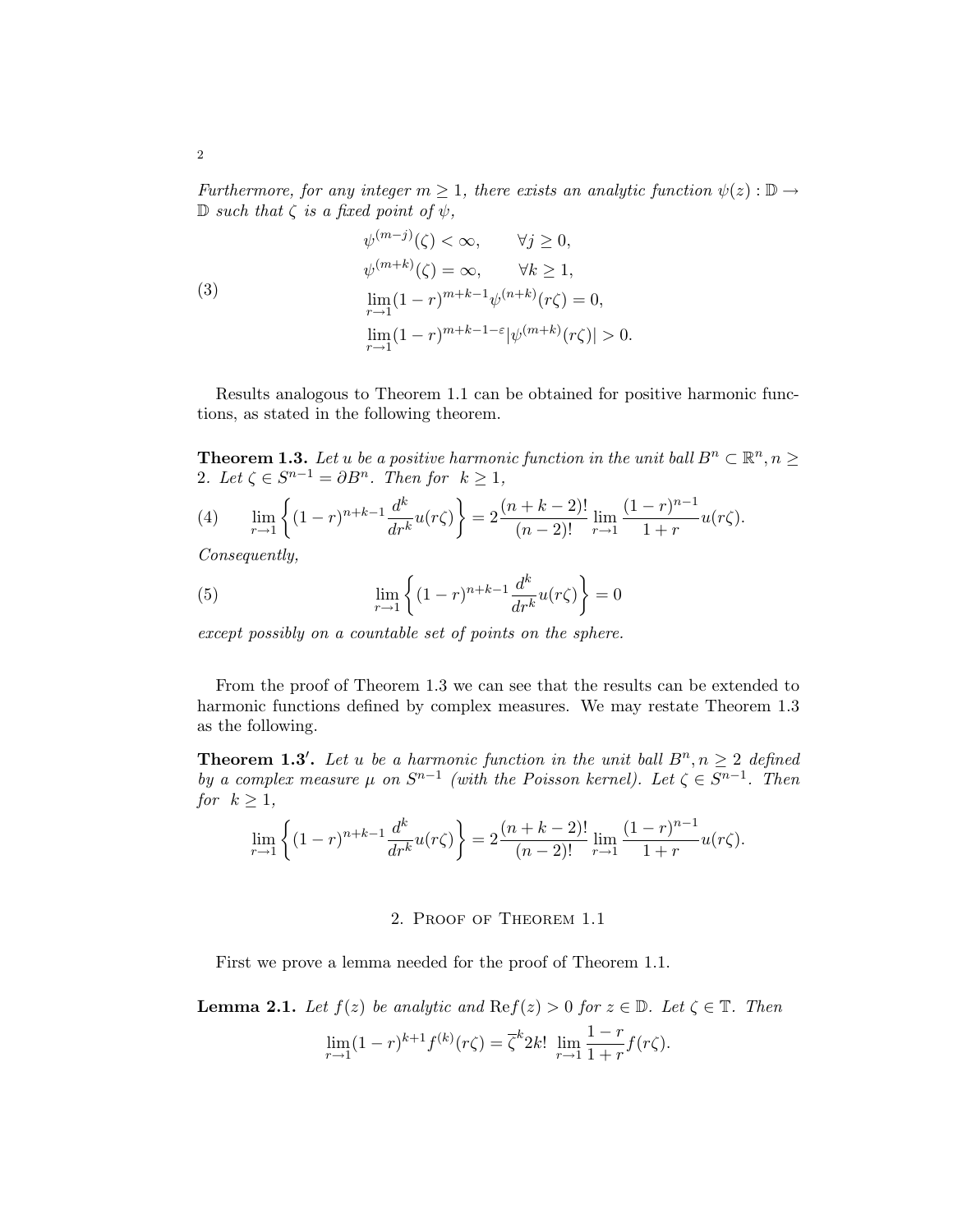Proof. The proof follows the steps similar to the proof of Theorem 1.3 in [2]. First consider the case  $f(0) = 1$ . Since  $\text{Re} f(z) > 0$ , there exists a unique positive Borel measure  $\mu$  such that (ref. [3])

$$
f(z) = \int_{\mathbb{T}} \frac{1 + \eta z}{1 - \eta z} d\mu(\eta), \qquad \mu(\mathbb{T}) = 1.
$$

Direct calculation yields

$$
f^{(k)}(z) = 2k! \int_{\mathbb{T}} \frac{\eta^k}{(1 - \eta z)^{k+1}} d\mu(\eta), \qquad k \ge 1.
$$

Consider  $z = r\zeta$ . Since

$$
\lim_{r \to 1} \frac{1 - r}{1 - r\zeta\eta} = \begin{cases} 1, & \eta = \overline{\zeta}; \\ 0, & \eta \neq \overline{\zeta}; \end{cases}
$$

we have

$$
\int_{\mathbb{T}} \lim_{r \to 1} \frac{1 - r}{1 + r} \frac{1 + r\zeta\eta}{1 - r\zeta\eta} d\mu(\eta) = \mu(\{\overline{\zeta}\}), \qquad \int_{\mathbb{T}} \lim_{r \to 1} \frac{\eta^k (1 - r)^{k+1}}{(1 - r\zeta\eta)^{k+1}} d\mu(\eta) = \overline{\zeta}^k \mu(\{\overline{\zeta}\}), \quad k \ge 1.
$$

By the Lebesgue's dominated convergence theorem,

$$
\lim_{r \to 1} \left\{ \frac{1 - r}{1 + r} f(r\zeta) \right\} = \lim_{r \to 1} \left\{ \frac{1 - r}{1 + r} \int_{\mathbb{T}} \frac{1 + r\zeta \eta}{1 - r\zeta \eta} d\mu(\eta) \right\}
$$
\n
$$
= \int_{\mathbb{T}} \lim_{r \to 1} \left\{ \frac{1 - r}{1 + r} \frac{1 + r\zeta \eta}{1 - r\zeta \eta} \right\} d\mu(\eta) = \mu(\{\overline{\zeta}\}),
$$

and

$$
\lim_{r \to 1} \left\{ (1-r)^{k+1} f^{(k)}(r\zeta) \right\} = \lim_{r \to 1} \left\{ (1-r)^{k+1} 2k! \int_{\mathbb{T}} \frac{\eta^k}{(1-\eta z)^{k+1}} d\mu(\eta) \right\}
$$

$$
= 2k! \int_{\mathbb{T}} \lim_{r \to 1} \frac{\eta^k (1-r)^{k+1}}{(1-r\zeta\eta)^{k+1}} d\mu(\eta) = \overline{\zeta}^k \mu(\{\overline{\zeta}\}), \quad k \ge 1.
$$

Therefore,

$$
\lim_{r \to 1} (1-r)^{k+1} f^{(k)}(r\zeta) = \overline{\zeta}^k 2k! \lim_{r \to 1} \frac{1-r}{1+r} f(r\zeta).
$$

If  $f(0) \neq 1$ , consider

$$
g(z) = \frac{f(z) - i \operatorname{Im} f(0)}{\operatorname{Re} f(0)},
$$

we have

$$
g^{(k)}(z) = \frac{f^{(k)}(z)}{\text{Re}f(0)}, \quad g(0) = 1, \quad \text{Re}(g(z)) = \frac{\text{Re}f(z)}{\text{Re}f(0)} > 0 \quad \text{for} \quad z \in \mathbb{D}.
$$

Thus

$$
\lim_{r \to 1} (1 - r)^{k+1} \frac{f^{(k)}(r\zeta)}{\text{Re} f(0)} = \overline{\zeta}^k 2k! \lim_{r \to 1} \left\{ \frac{1 - r}{1 + r} \frac{f(r\zeta) - i \text{ Im} f(0)}{\text{Re} f(0)} \right\} \n= \overline{\zeta}^k 2k! \lim_{r \to 1} \left\{ \frac{1 - r}{1 + r} \frac{f(r\zeta)}{\text{Re} f(0)} \right\}.
$$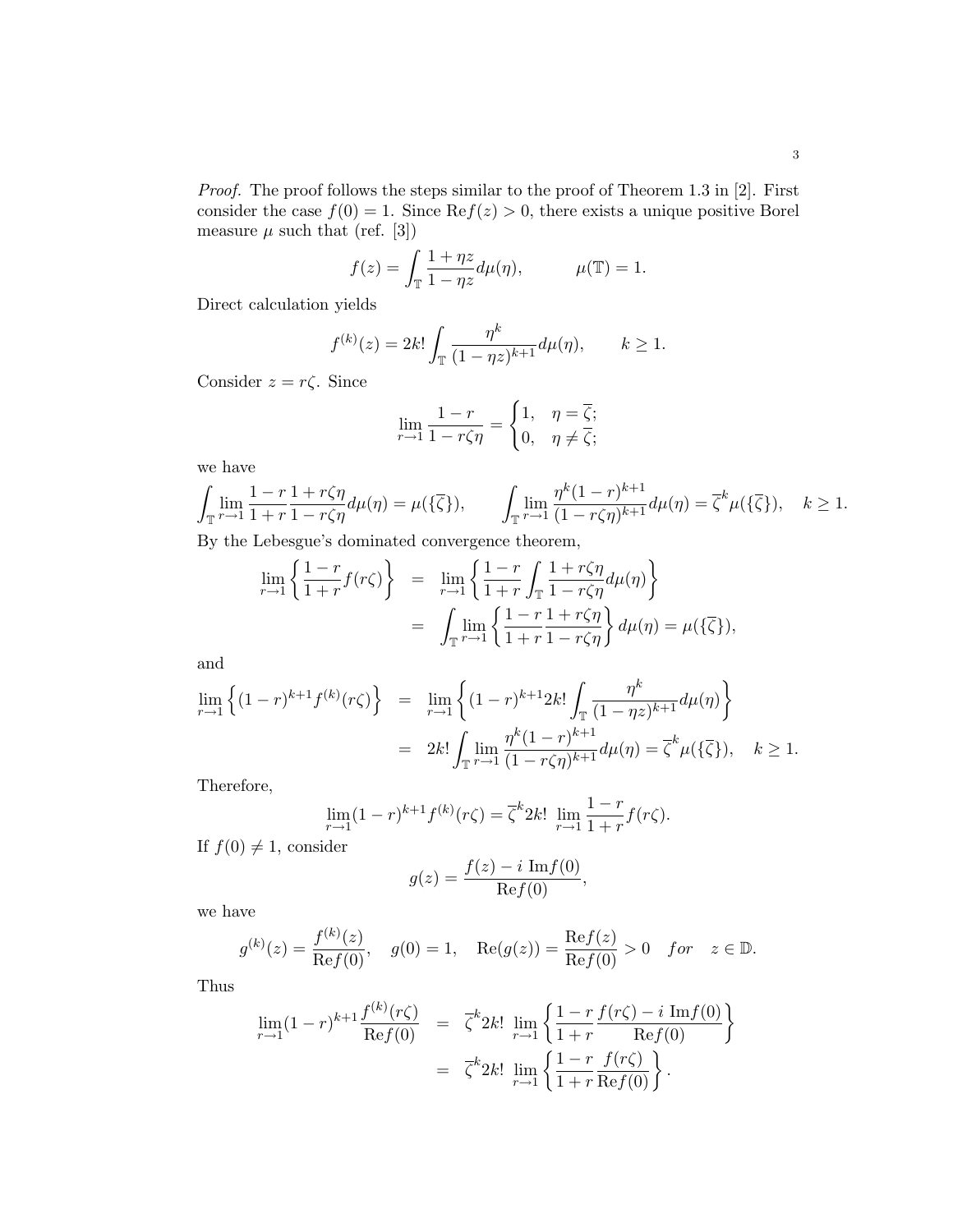Consequently,

4

$$
\lim_{r \to 1} (1 - r)^{k+1} f^{(k)}(r\zeta) = \overline{\zeta}^k 2k! \lim_{r \to 1} \frac{1 - r}{1 + r} f(r\zeta).
$$

The following is the proof of Theorem 1.1.

*Proof.* By considering the analytic function  $\overline{\zeta}\varphi(\zeta z) : \mathbb{D} \to \mathbb{D}$ , we only need to prove Theorem 1.1 for the case  $\zeta = 1$  without loss of generality. Let

$$
f(z) = \frac{1 + \varphi(z)}{1 - \varphi(z)}, \quad z \in \mathbb{D}.
$$

Then

$$
\text{Re} f(z) > 0 \qquad \text{and} \qquad \varphi(z) = \frac{f(z) - 1}{f(z) + 1}, \qquad \forall z \in \mathbb{D}.
$$

Furthermore,

$$
\lim_{r \to 1} \frac{1-r}{1+r} f(r) = \lim_{r \to 1} \frac{1-r}{1+r} \frac{1+\varphi(r)}{1-\varphi(r)} = \lim_{r \to 1} \frac{1-r}{1-\varphi(r)} \frac{1+\varphi(r)}{1+r} = \frac{1}{\varphi'(1)}.
$$

Subsequently,

$$
\lim_{r \to 1} (1 - r)(f(r) + 1) = \frac{2}{\varphi'(1)}.
$$

By Lemma 2.1,

$$
\lim_{r \to 1} (1-r)^{k+1} \frac{f^{(k)}(r)}{k!} = \frac{1}{k!} \lim_{r \to 1} \frac{1-r}{1+r} f(r) = \frac{2}{\varphi'(1)} \qquad for \qquad k \ge 0.
$$

Let  $h(z) = \frac{z-1}{z+1}$ , then  $\varphi(z) = h(f(z))$ . By Faà di Bruno's formula [4],  $\overline{a}$ 

$$
\varphi^{(\ell)}(r) = \frac{d^{\ell}}{dz^{\ell}} h(f(r)) = \sum \frac{\ell!}{m_1! \; m_2! \cdots m_{\ell}!} h^{(m_1 + \cdots + m_{\ell})}(f(r)) \prod_j \left( \frac{f^{(j)}(r)}{j!} \right)^{m_j}
$$

where the sum is over all  $\ell$ -tuples  $(m_1, m_2, \dots, m_\ell)$  satisfying

$$
1m_1+2m_2+\cdots+\ell m_\ell=\ell.
$$

Since

$$
h^{(k)}(z) = \frac{2(-1)^{k+1}k!}{(z+1)^{k+1}}, \qquad k \ge 1,
$$

we have

$$
\varphi^{(\ell)}(r) = \sum \frac{\ell!}{m_1! \, m_2! \cdots m_\ell!} \frac{2(-1)^{(m_1 + \cdots + m_\ell+1)}(m_1 + \cdots + m_\ell)!}{(f(r) + 1)^{m_1 + \cdots + m_\ell+1}} \prod_j \left(\frac{f^{(j)}(r)}{j!}\right)^{m_j}
$$
  
= 
$$
\ell! \sum \frac{(-1)^{(m_1 + \cdots + m_\ell+1)}(m_1 + \cdots + m_\ell)!}{m_1! \, m_2! \cdots m_\ell!} \frac{2}{f(r) + 1} \prod_j \left(\frac{f^{(j)}(r)}{(f(r) + 1)j!}\right)^{m_j}.
$$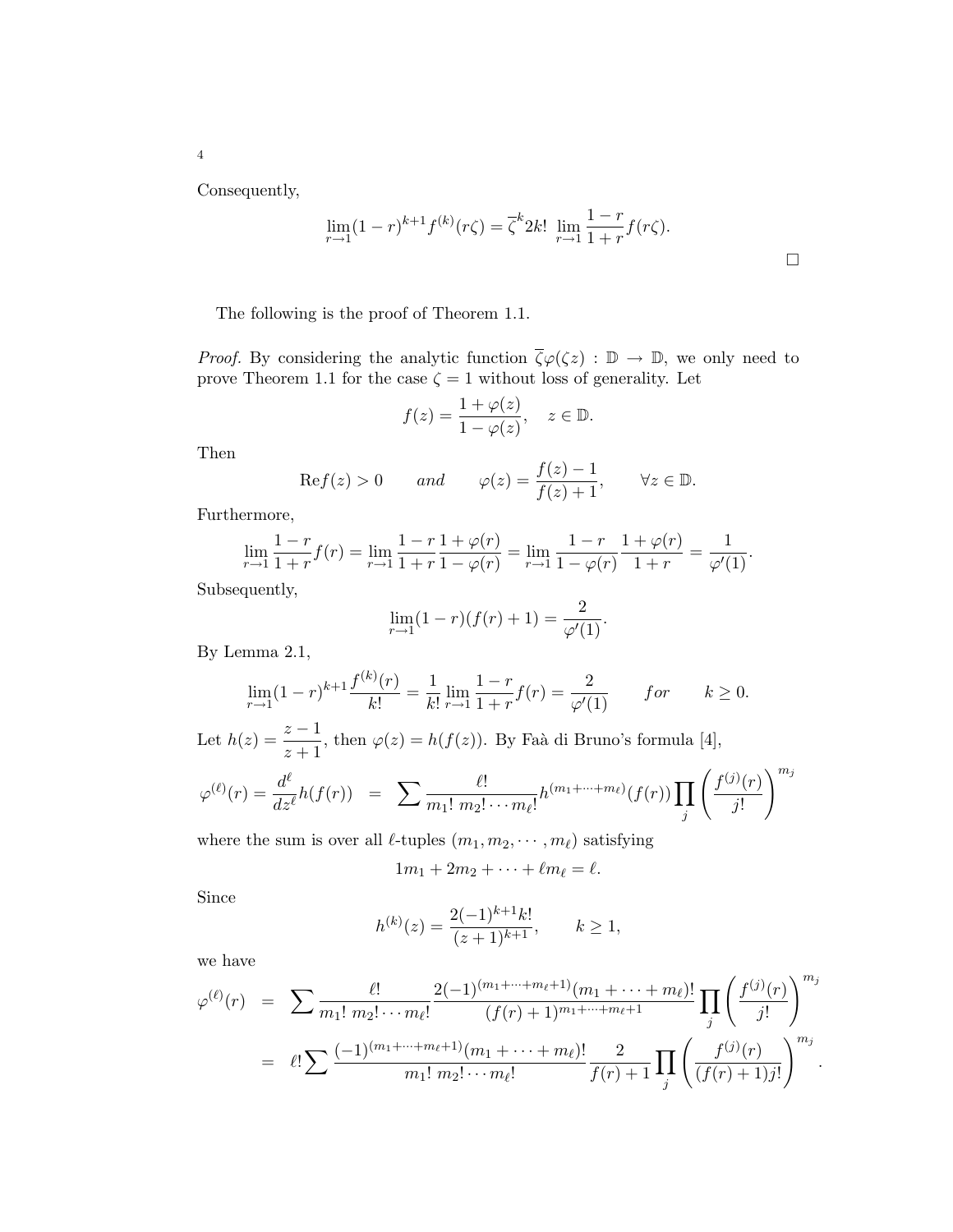Notice that for each term of the sum,  $1m_1 + 2m_2 + \cdots + \ell m_\ell = \ell$ , therefore

$$
\lim_{r \to 1} \left\{ (1-r)^{\ell-1} \frac{2}{f(r)+1} \prod_{j} \left( \frac{f^{(j)}(r)}{(f(r)+1)j!} \right)^{m_j} \right\}
$$
\n
$$
= \lim_{r \to 1} \left\{ \frac{2}{(1-r)(f(r)+1)} \prod_{j} \left( \frac{(1-r)^{j+1}f^{(j)}(r)/j!}{(1-r)(f(r)+1)} \right)^{m_j} \right\}
$$
\n
$$
= \frac{2}{2/\varphi'(1)} \prod_{j} \left( \frac{2/\varphi'(1)}{2/\varphi'(1)} \right)^{m_j} = \varphi'(1).
$$

Consequently,

$$
\lim_{r \to 1} \left\{ (1-r)^{\ell-1} \varphi^{(\ell)}(r) \right\} = \varphi'(1) \ell! \sum \frac{(-1)^{(m_1 + \dots + m_{\ell} + 1)}(m_1 + \dots + m_{\ell})!}{m_1! \ m_2! \cdots m_{\ell}!}.
$$

To see that the above sum is zero, consider the function

$$
g(x) = x^{-1}, \quad g^{(k)}(x) = k!(-1)^k x^{-(k+1)}, \quad g^{(k)}(g(x)) = -k!(-x)^{k+1}, \quad x \in (0, 1].
$$

Applying Faà di Bruno's formula to  $x = g(g(x))$ , we have

$$
\frac{d^{\ell}}{dx^{\ell}}(x) = \frac{d^{\ell}}{dr^{\ell}}g(g(x))
$$
\n
$$
= \sum \frac{\ell!}{m_1! \, m_2! \cdots m_{\ell}!} g^{(m_1 + \cdots + m_{\ell})}(g(r)) \prod_j \left(\frac{g^{(j)}(r)}{j!}\right)^{m_j}
$$
\n
$$
= \ell! \sum \frac{-(m_1 + \cdots + m_{\ell})!(-x)^{m_1 + \cdots + m_{\ell}+1}}{m_1! \, m_2! \cdots m_{\ell}!} \prod_j \left(\frac{(-1)^j}{x^{j+1}}\right)^{m_j}
$$
\n
$$
= \ell! \sum \frac{-(m_1 + \cdots + m_{\ell})!(-1)^{m_1 + \cdots + m_{\ell}+1}x}{m_1! \, m_2! \cdots m_{\ell}!} \frac{(-1)^{\ell}}{x^{\ell}}
$$
\n
$$
= \left(\frac{-1}{x}\right)^{\ell-1} \ell! \sum \frac{(-1)^{m_1 + \cdots + m_{\ell}+1}(m_1 + \cdots + m_{\ell})!}{m_1! \, m_2! \cdots m_{\ell}!} \equiv 0, \qquad \forall x \in (0, 1], \ \ell \ge 2.
$$

Hence,

$$
\lim_{r \to 1} \left\{ (1-r)^{\ell-1} \varphi^{(\ell)}(r) \right\} = \varphi'(1) \ell! \sum \frac{(-1)^{(m_1 + \dots + m_{\ell} + 1)} (m_1 + \dots + m_{\ell})!}{m_1! \ m_2! \dots m_{\ell}!}
$$

$$
= \varphi'(1) (-1)^{\ell-1} \left( \frac{d^{\ell}}{dx^{\ell}}(x) \Big|_{x=1} \right) \equiv 0,
$$

therefore

$$
\varphi^{(\ell)}(r) = o\left(\frac{1}{(1-r)^{\ell-1}}\right)
$$
 as  $r \to 1$ ,  $\forall \ell \ge 2$ .

 $\Box$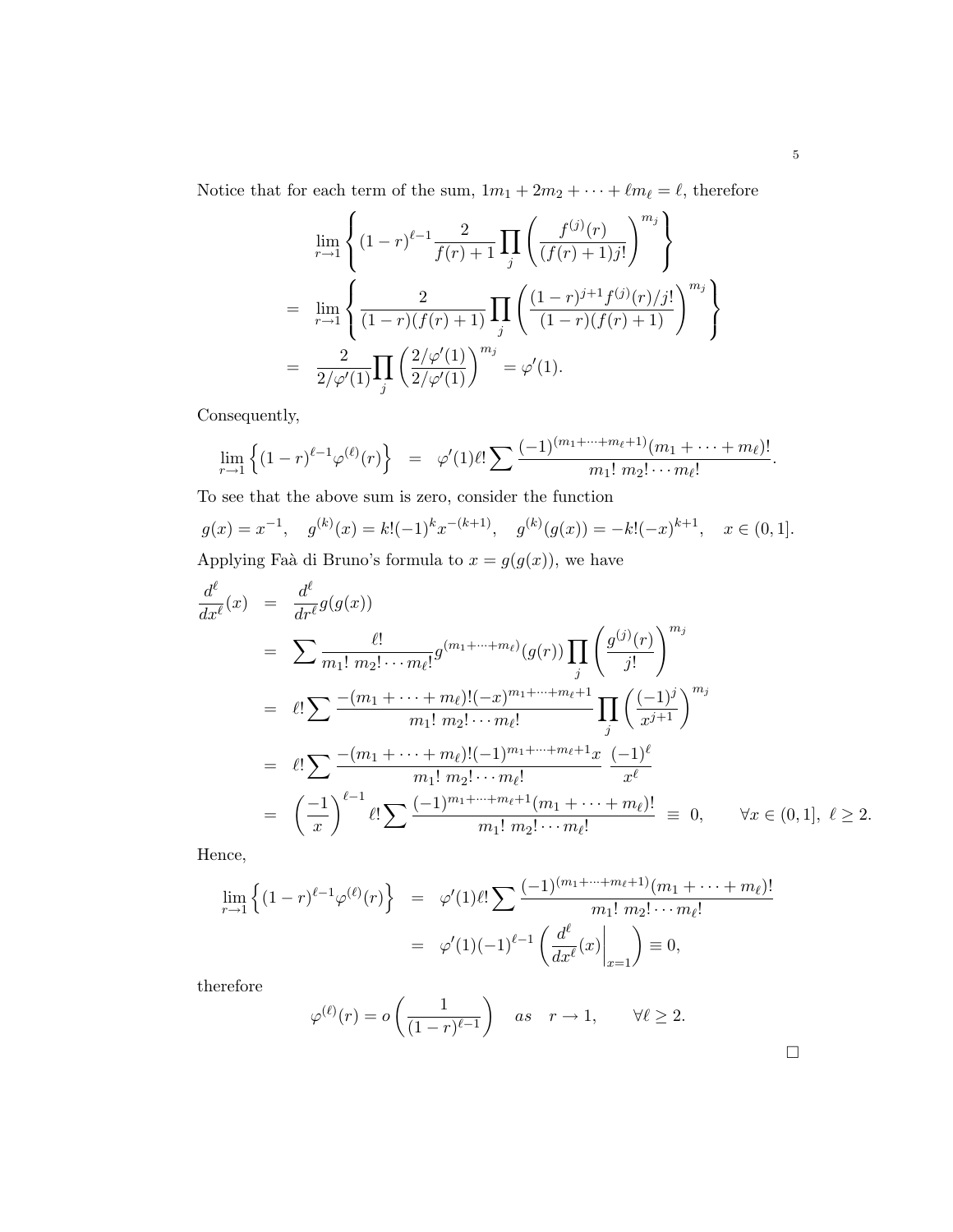## 3. Proof of Proposition 1.2

The following lemma is needed for the proof of Proposition 1.2.

Lemma 3.1. Let  $\alpha \in (0,1)$ ,

$$
f_1(x) = \sum_{n=0}^{\infty} a_{2n+1} x^{2n+1}, \qquad a_{2n+1} = \binom{\alpha}{2n+1} = \frac{\alpha(\alpha-1)\cdots(\alpha-2n)}{(2n+1)!},
$$
  
\n
$$
f_2(x) = \sum_{n=0}^{\infty} b_{2n} x^{2n}, \qquad b_{2n} = \binom{\alpha}{2n} = \frac{\alpha(\alpha-1)\cdots(\alpha-2n+1)}{(2n)!},
$$
  
\n
$$
h(x) = \frac{f_1(x)}{f_2(x)} = \sum_{n=0}^{\infty} c_n x^n.
$$

Then

 $c_{2n} = 0,$   $c_{2n+1} > 0,$   $\forall n \ge 0.$ *Proof.* By the symmetry of  $f_1$  and  $f_2$ ,

$$
h(-x) = \frac{f_1(-x)}{f_2(-x)} = -\frac{f_1(x)}{f_2(x)} = -h(x) \implies c_{2n} = 0, \ \forall n \ge 0.
$$

Furthermore,

 $f_1(x) = h(x)f_2(x) \implies a_{2n+1} = c_{2n+1}b_0 + c_{2n-1}b_2 + \cdots + c_1b_{2n}, \quad \forall n \ge 0.$ Since  $b_0 = 1$ , we have

$$
c_{2n+1} = a_{2n+1} - (c_{2n-1}b_2 + \dots + c_1b_{2n}), \quad \forall n \ge 0.
$$

For 
$$
n = 0, 1
$$
,  
\n $c_1 = a_1 = \alpha > 0$ ,  
\n $c_3 = a_3 - c_1 b_2 = \frac{\alpha(\alpha - 1)(\alpha - 2)}{3!} - \alpha \frac{\alpha(\alpha - 1)}{2!} = \alpha(\alpha - 1) \left(-\frac{1}{3}\right)(\alpha + 1) > 0$ .  
\nNow assume  $c_3 = 0$  for  $i = 1, \ldots, k$  for some  $k > 1$ . Notice that for  $c \in (0, 1)$ .

Now assume  $c_{2j-1} > 0$  for  $j = 1, \dots, k$  for some  $k \ge 1$ . Notice that for  $\alpha \in (0, 1)$ ,

$$
a_{2k+1} > 0, \ \forall k \ge 0 \qquad and \qquad b_{2k} < 0, \ \forall k \ge 1.
$$

Therefore

$$
c_{2k+1} = a_{2k+1} - c_{2k-1}b_2 - \dots - c_1b_{2k} > 0,
$$
  
because every term is positive. By induction,  $c_{2n+1} > 0$ ,  $\forall n \ge 0$ .

The following is the proof of Proposition 1.2.

*Proof.* We prove (2) in Proposition 1.2 by constructing a function  $\psi$  such that  $\psi$ (or its rotation) satisfies (2). First consider

$$
\varphi(z) = \frac{1-z}{1+z}
$$
,  $\text{Re}\varphi(z) = \frac{1-|z|^2}{|1+z|^2} > 0$ ,  $z \in \mathbb{D}$ .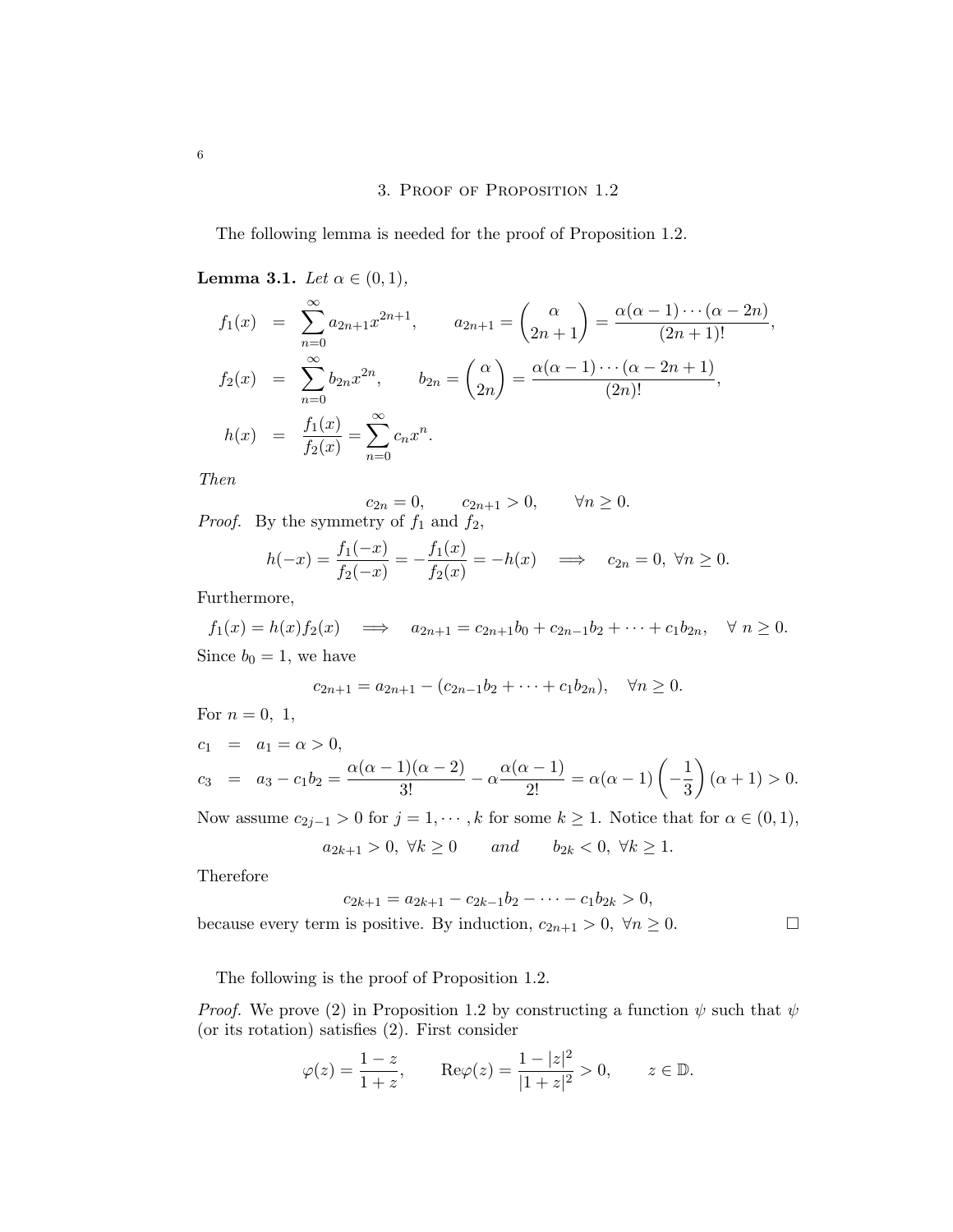$\varphi$  is its own inverse:

$$
\varphi^{-1} = \varphi
$$
:  $\varphi(\varphi(z)) = \frac{1 - \frac{1 - z}{1 + z}}{1 + \frac{1 - z}{1 + z}} = z.$ 

For  $\alpha \in (0,1)$ , let  $g(z) = z^{\alpha}$ , and define

$$
f = \varphi^{-1} \circ g \circ \varphi = \frac{1 - \left(\frac{1-z}{1+z}\right)^{\alpha}}{1 + \left(\frac{1-z}{1+z}\right)^{\alpha}}, \qquad \mathbb{D} \to \mathbb{H} \to \mathbb{D}.
$$

Then

$$
f(0) = 0
$$
,  $f(1) = 1$ ,  $f'(z) \neq 0$ .

Therefore  $f : \mathbb{D} \to \mathbb{D}$  is univalent and  $z = 1$  is a fixed point of f. Considering the Taylor expansions

$$
(1+z)^{\alpha} = \sum_{n=0}^{\infty} {\alpha \choose n} z^n, \qquad (1-z)^{\alpha} = \sum_{n=0}^{\infty} (-1)^n {\alpha \choose n} z^n,
$$

we have

$$
f(z) = \frac{(1+z)^{\alpha} - (1-z)^{\alpha}}{(1+z)^{\alpha} + (1-z)^{\alpha}} = \frac{\sum_{n=0}^{\infty} {(\alpha \choose 2n+1} z^{2n+1}}{\sum_{n=0}^{\infty} {(\alpha \choose 2n} z^{2n}} = \sum_{n=0}^{\infty} c_n z^n = \sum_{n=0}^{\infty} c_{2n+1} z^{2n+1}.
$$

Define

$$
F(z) = \int_0^z f(w)dw = \int_0^z \sum_{n=0}^\infty c_{2n+1}w^{2n+1}dw = \sum_{n=0}^\infty \frac{c_{2n+1}}{2n+2}z^{2n+2}, \qquad z \in \mathbb{D}.
$$

By Lemma 3.1,  $c_{2n+1} > 0$  for  $n \geq 0$ . Therefore  $|F(z)|$  achieves its maximum on the boundary at  $z = 1$ :

$$
|F(z)| \le \sum_{n=0}^{\infty} \frac{c_{2n+1}}{2n+2} |z|^{2n+2} \le \sum_{n=0}^{\infty} \frac{c_{2n+1}}{2n+1} |z|^{2n+1} \le \sum_{n=0}^{\infty} \frac{c_{2n+1}}{2n+1} = F(1) = \max_{|z| \le 1} |F(z)|.
$$

By the maximal principle, the function

$$
\psi(z) = \frac{F(z)}{F(1)}, \qquad z \in \mathbb{D}
$$

maps  $\mathbb D$  into  $\mathbb D$ . Furthermore,  $z = 1$  is a fixed point of  $\psi$ ,

$$
\psi(1) = 1, \quad \psi'(1) = \frac{F'(1)}{F(1)} = \frac{f(1)}{F(1)} \neq \infty, \quad \psi''(1) = \frac{f'(1)}{F(1)} = \infty,
$$

and

$$
\psi^{(k)}(r) = \frac{f^{(k-1)}(r)}{F(1)}, \qquad k \ge 2.
$$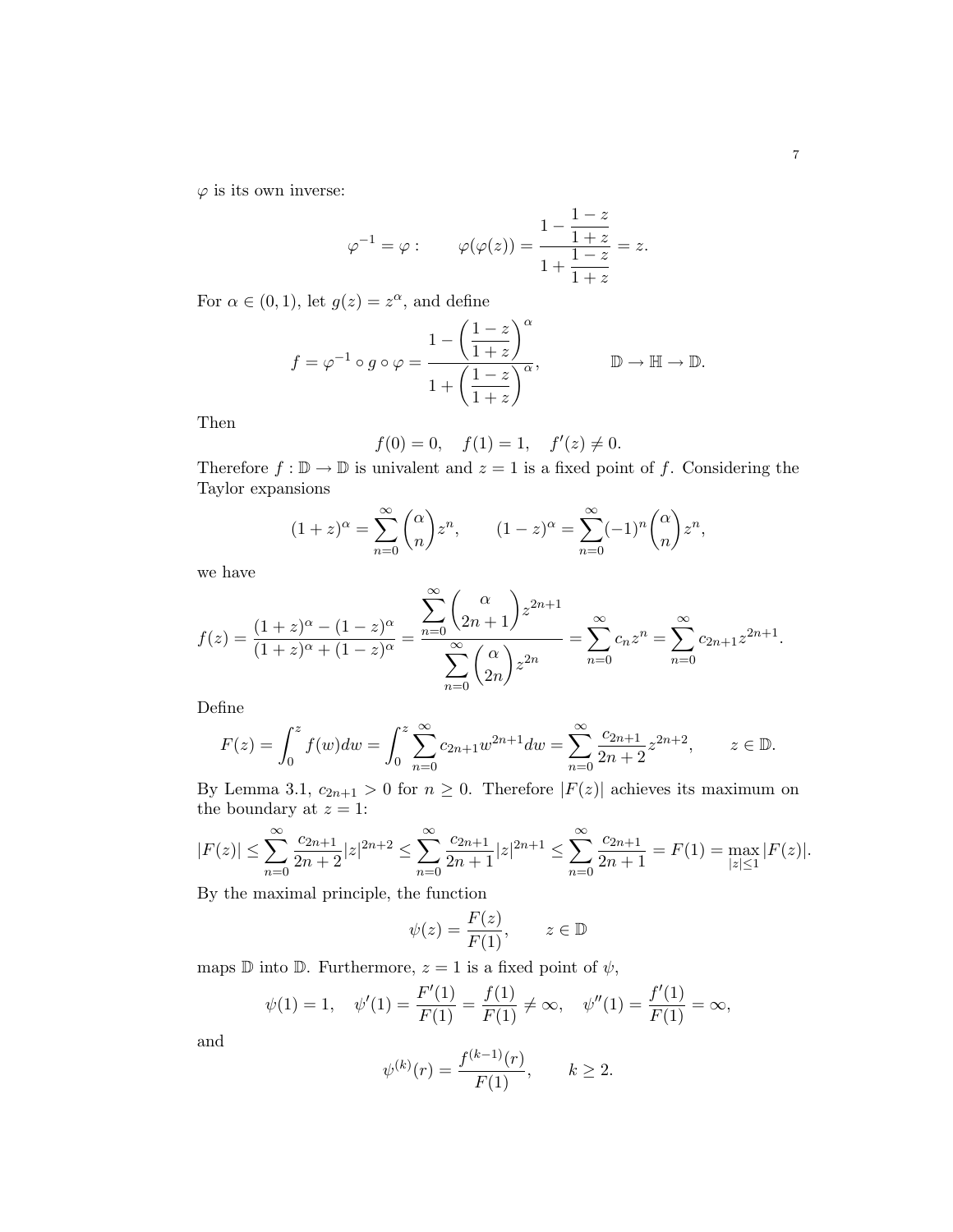Notice that

$$
\frac{d}{dz}\left(\frac{1-z}{1+z}\right)^{\alpha} = \alpha \left(\frac{1-z}{1+z}\right)^{\alpha-1} \frac{-2}{(1+z)^2} = \alpha \left(\frac{1-z}{1+z}\right)^{\alpha-1} \varphi'(z),
$$

and

$$
\frac{d^2}{dz^2} \left(\frac{1-z}{1+z}\right)^{\alpha} = \alpha(\alpha-1) \left(\frac{1-z}{1+z}\right)^{\alpha-2} \left(\varphi'(z)\right)^2 + \alpha \left(\frac{1-z}{1+z}\right)^{\alpha-1} \varphi''(z),
$$

etc. Using the big  $O$  notation for  $z$  near 1, we may write

$$
\frac{d^k}{dz^k} \left(\frac{1-z}{1+z}\right)^{\alpha} = k! \binom{\alpha}{k} \left(\frac{1-z}{1+z}\right)^{\alpha-k} \left(\varphi'(z)\right)^k + O\left((1-z)^{\alpha-k+1}\right).
$$

Applying the little  $o$  notation, we have

$$
\frac{d^k}{dz^k} g(\varphi(r)) = \frac{d^k}{dz^k} \left(\frac{1-z}{1+z}\right)^{\alpha} \Big|_{z=r}
$$
\n
$$
= k! \binom{\alpha}{k} \left(\frac{1-r}{1+r}\right)^{\alpha-k} \left(\frac{-2}{(1+r)^2}\right)^k + O\left((1-r)^{\alpha-k+1}\right)
$$
\n
$$
= k! \binom{\alpha}{k} (1-r)^{\alpha-k} (-1)^k \frac{2^k}{(1+r)^{\alpha+k}} + o\left((1-r)^{\alpha-k}\right)
$$

By Faà di Bruno's formula [4],

$$
f^{(\ell)}(r) = \frac{d^{\ell}}{dz^{\ell}} \varphi(g(\varphi(r))) = \sum \frac{\ell!}{m_1! \ m_2! \cdots m_{\ell}!} \varphi^{(m_1 + \cdots + m_{\ell})} (g(\varphi(r)) \prod_j \left( \frac{d^k}{dz^k} g(\varphi(r)) \right)^{m_j}
$$

where the sum is over all  $\ell\text{-tuples } (m_1, m_2, \cdots, m_\ell)$  satisfying

$$
1m_1+2m_2+\cdots+\ell m_\ell=\ell.
$$

Notice that

$$
\varphi^{(k)}(z) = 2(-1)^k k! (1+z)^{-(k+1)}, \quad \varphi^{(k)}(g(\varphi(r))) = 2(-1)^k k! \left(1 + \left(\frac{1-r}{1+r}\right)^{\alpha}\right)^{-(k+1)},
$$

and

$$
\prod_{j} \left( \frac{\frac{d^k}{dz^k} g(\varphi(r))}{j!} \right)^{m_j} = \prod_{j} \left\{ \binom{\alpha}{j} (1-r)^{\alpha-j} (-1)^j \frac{2^j}{(1+r)^{\alpha+j}} + o\left( (1-r)^{\alpha-j} \right) \right\}^{m_j}
$$

$$
= (-1)^{m_1 + \dots + m_\ell} (1-r)^{\alpha-\ell} \left( \frac{2}{1+r} \right)^\ell \prod_{j} \left\{ \binom{\alpha}{j} \frac{(-1)^{j-1}}{(1+r)^{\alpha}} \right\}
$$

$$
+ o\left( (1-r)^{\alpha-\ell} \right),
$$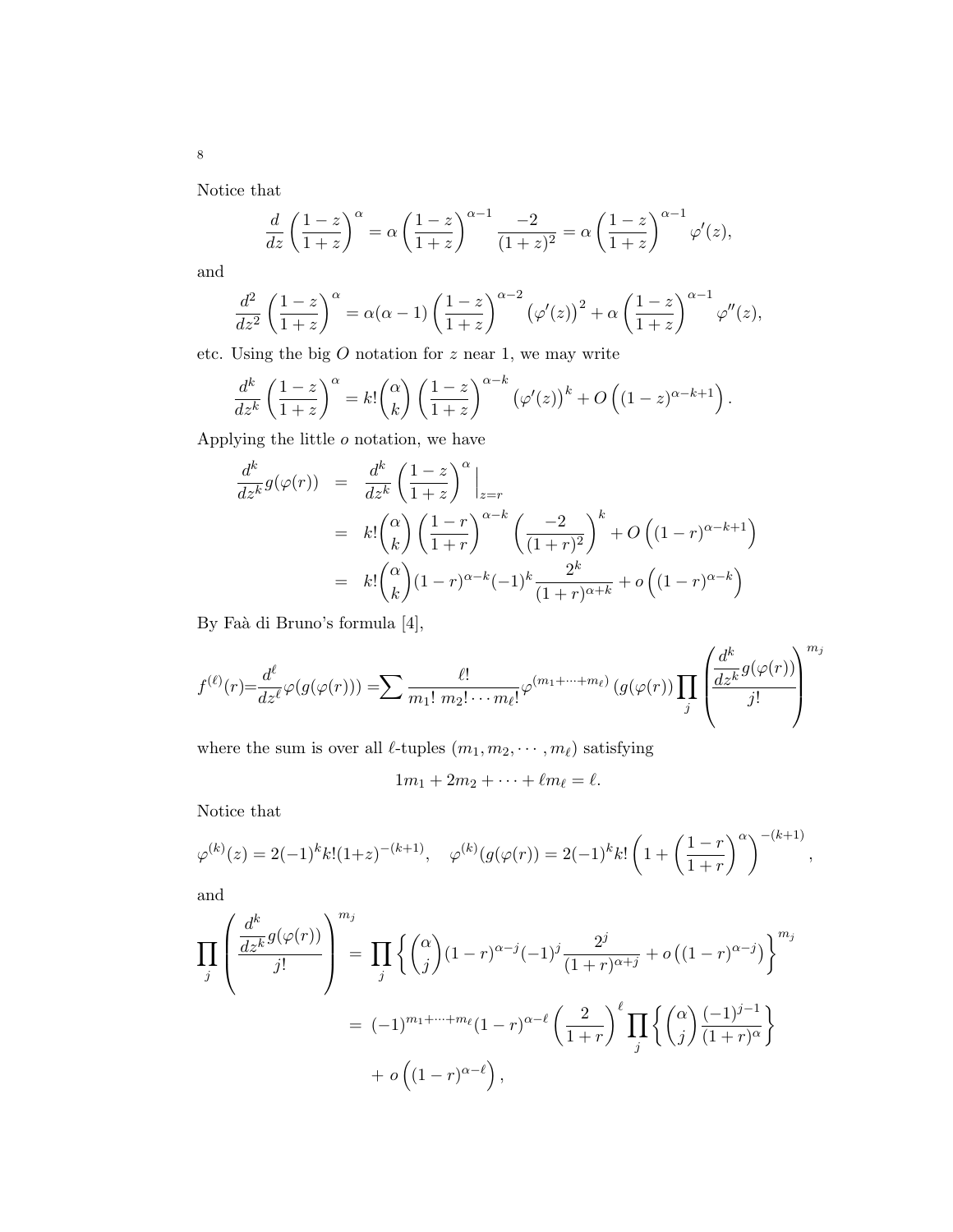where each term in the product

$$
{\alpha \choose j} \frac{(-1)^{j-1}}{(1+r)^\alpha} = \frac{\alpha(\alpha-1)\cdots(\alpha-j+1)(-1)^{j-1}}{j! (1+r)^\alpha} = \frac{\alpha(1-\alpha)\cdots(j-1-\alpha)}{j! (1+r)^\alpha} > 0
$$

for  $\alpha \in (0,1)$ , and the little *o* term is obtained by the fact that

$$
\lim_{r \to 1} \frac{\prod_j (1-r)^{\alpha-j}}{(1-r)^{\alpha-\ell}} = \lim_{r \to 1} \frac{(1-r)^{(m_1+\dots+m_\ell)\alpha-\ell}}{(1-r)^{\alpha-\ell}} = \lim_{r \to 1} (1-r)^{(m_1+\dots+m_\ell-1)\alpha} = 0.
$$

Since for given  $\alpha \in (0, 1)$  and  $\ell \ge 1$ ,

$$
\sum \frac{\ell! \ 2(m_1 + \dots + m_\ell)!}{m_1! \ m_2! \cdots m_\ell!} \left(1 + \left(\frac{1-r}{1+r}\right)^\alpha\right)^{-(m_1 + \dots + m_\ell+1)}
$$

is bounded and  $> 0$  as  $r \to 1$ , we have

$$
f^{(\ell)}(r) = \sum \frac{\ell! 2(m_1 + \dots + m_\ell)!}{m_1! \, m_2! \dots m_\ell!} \left( 1 + \left( \frac{1-r}{1+r} \right)^\alpha \right)^{-(m_1 + \dots + m_\ell+1)} (1-r)^{\alpha-\ell} \left( \frac{2}{1+r} \right)^\ell \prod_j \binom{\alpha}{j} \frac{(-1)^{j-1}}{(1+r)^\alpha} + o\left( (1-r)^{\alpha-\ell} \right).
$$

Consequently

$$
\lim_{r \to 1} (1-r)^{\ell-\alpha} f^{(\ell)}(r) = \sum \frac{\ell! \ 2(m_1 + \dots + m_\ell)!}{m_1! \ m_2! \cdots m_\ell!} \prod_j {\alpha \choose j} \frac{(-1)^{j-1}}{2^{\alpha}} = C_{\ell,\alpha} > 0,
$$

where  $C_{\ell,\alpha}$  is a constant for any given  $\alpha \in (0,1)$  and  $\ell \geq 1$ . Therefore we have

$$
\lim_{r \to 1} (1-r)^{n-1-\alpha} \psi^{(n)}(r) = \lim_{r \to 1} (1-r)^{n-1-\alpha} \frac{f^{(n-1)}(r)}{F(1)} = \frac{C_{n-1,\alpha}}{F(1)} > 0, \qquad \forall n \ge 2.
$$

We have shown that (2) in Proposition 1.2 holds for  $\psi$  with  $\zeta = 1$ . For an arbitrary  $\zeta \in \mathbb{T}$ , (2) is satisfied by  $\zeta \psi(\zeta z)$ .

To prove (3), we show that for any  $m \geq 1$ , there exists a function  $\psi_m$  such that  $\psi_m$  (or its rotation) satisfies the conditions in (3). Let

$$
\psi_m(z) = \frac{F_m(z)}{F_m(1)},
$$
\n $F_j(z) = \int_0^z \frac{F_{j-1}(w)}{F_{j-1}(1)} dw,$ \n $1 \le j \le m,$ 

where

$$
F_1 = F, \qquad F_0 = f, \qquad \psi_1 = \psi
$$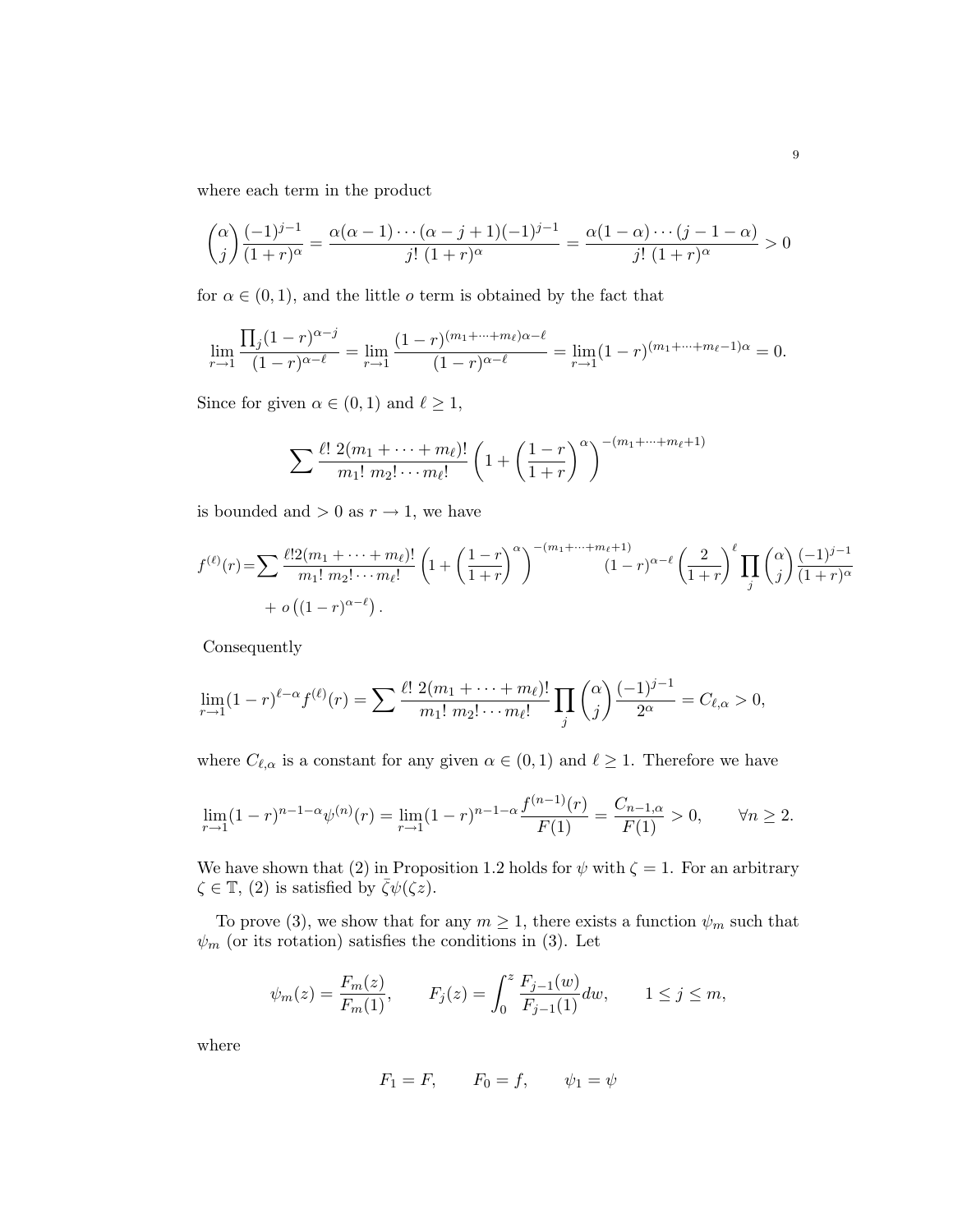are the functions used in the above proof of (2). By the construction,

$$
F_1(z) = \sum_{n=0}^{\infty} \frac{c_{2n+1}}{2n+2} z^{2n+2}
$$
  
\n
$$
|F_1(z)| = \sum_{n=0}^{\infty} \frac{c_{2n+1}}{2n+2} |z|^{2n+2} \le \sum_{n=0}^{\infty} \frac{c_{2n+1}}{2n+2} = F_1(1),
$$
  
\n
$$
F_2(z) = \int_0^z \frac{F_1(w)}{F_1(1)} dw = \frac{1}{F_1(1)} \sum_{n=0}^{\infty} \frac{c_{2n+1}}{(2n+2)(2n+3)} z^{2n+3},
$$
  
\n
$$
|F_2(z)| = \frac{1}{F_1(1)} \sum_{n=0}^{\infty} \frac{c_{2n+1}}{(2n+2)(2n+3)} |z|^{2n+3}
$$
  
\n
$$
\le \frac{1}{F_1(1)} \sum_{n=0}^{\infty} \frac{c_{2n+1}}{(2n+2)(2n+3)} = F_2(1),
$$

etc. For  $j = 1, 2, \cdots, m$ ,

$$
F_j(z) = \int_0^z \frac{F_{j-1}(w)}{F_{j-1}(1)} dw = \frac{1}{F_{j-1}(1)} \sum_{n=0}^\infty \frac{c_{2n+1}}{(2n+2)(2n+3)\cdots(2n+1+j)} z^{2n+1+j},
$$
  
\n
$$
|F_j(z)| = \frac{1}{F_{j-1}(1)} \sum_{n=0}^\infty \frac{c_{2n+1}}{(2n+2)(2n+3)\cdots(2n+1+j)} |z|^{2n+1+j}
$$
  
\n
$$
\leq \frac{1}{F_{j-1}(1)} \sum_{n=0}^\infty \frac{c_{2n+1}}{(2n+2)(2n+3)\cdots(2n+1+j)} = F_j(1).
$$

By the maximal principle, the functions

$$
\psi_m(z) = \frac{F_m(z)}{F_m(1)}, \qquad \psi_m(1) = 1
$$

map  $D$  into  $D$ . Furthermore,

$$
\psi_m^{(k)}(1) = \frac{F_m^{(k)}(1)}{F_m(1)} = \frac{F_{m-1}^{(k-1)}(1)}{F_m(1)F_{m-1}(1)} = \frac{F_{m-2}^{(k-2)}(1)}{F_m(1)F_{m-1}(1)F_{m-2}(1)}
$$

$$
= \frac{F_{m-k}(1)}{\prod_{j=0}^k F_{m-j}(1)} < \infty, \qquad k = 1, 2, \cdots, m,
$$

especially,

$$
\psi_m^{(m)}(1) = \frac{f(1)}{\prod_{j=1}^m F_j(1)} < \infty.
$$

Notice that

$$
\psi_m^{(m)}(z) = \frac{\psi(z)}{\prod_{j=1}^m F_j(1)} < \infty.
$$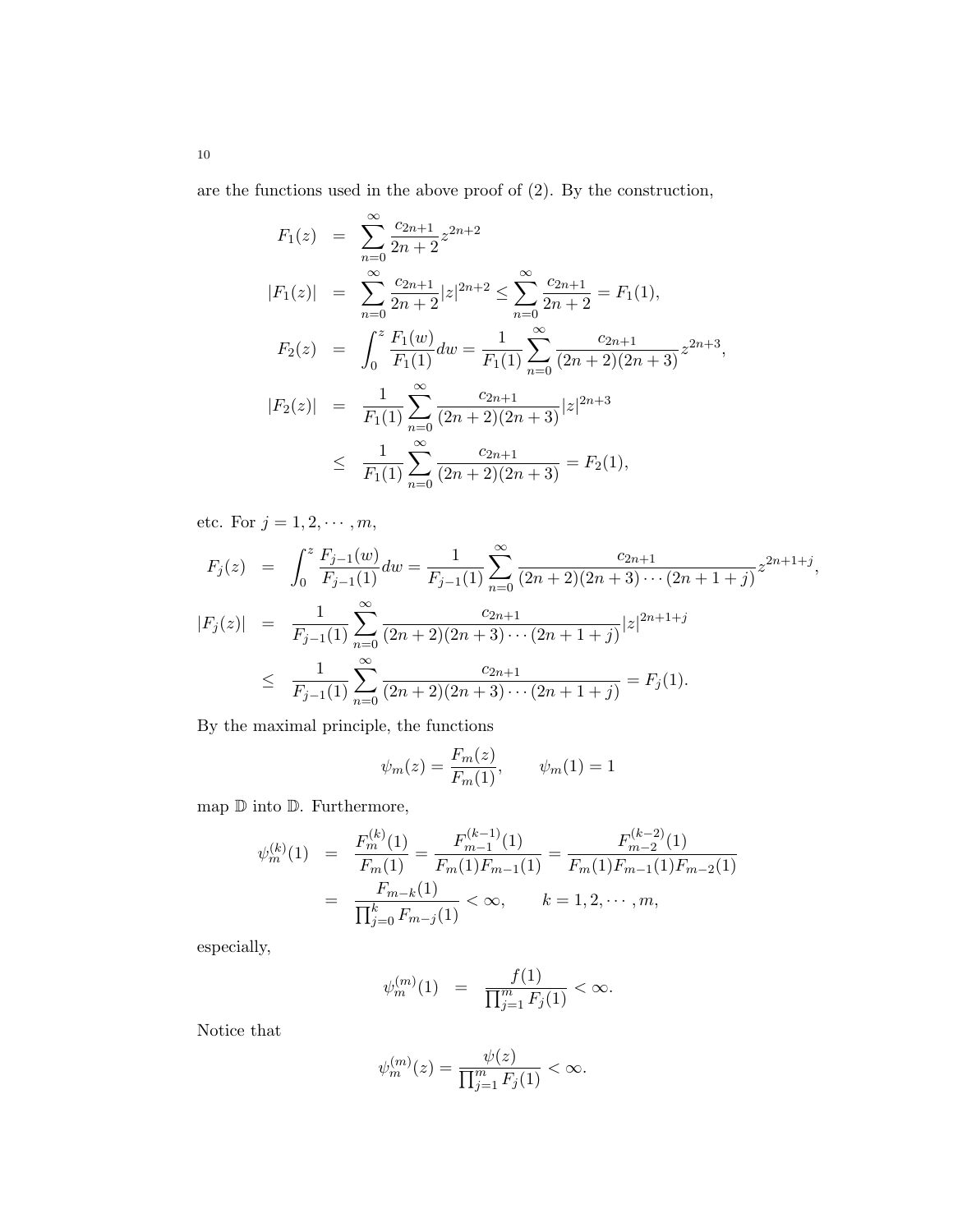Consequently the proven result (2) implies (3) for  $\zeta = 1$ . For an arbitrary  $\zeta \in \mathbb{T}$ , (3) is satisfied by  $\bar{\zeta}\psi_m(\zeta z)$ .

This completes the proof of Proposition 1.2.  $\Box$ 

### 4. Proof of Theorem 1.3

We need several lemmas to prove Theorem 1.3.

**Lemma 4.1.** If  $\varphi(x) = x^2 + ax + b$ , then for any  $m \ge 0$ ,  $\frac{1}{2}$ 

(6) 
$$
\frac{d^{\ell}}{dx^{\ell}}h(\varphi(x)) = \begin{cases} \sum_{j=0}^{m} \frac{(2m)!}{(2j)!(m-j)!} h^{(m+j)}(\varphi)(\varphi')^{2j}, & \ell = 2m; \\ \sum_{j=0}^{m} \frac{(2m+1)!}{(2j+1)!(m-j)!} h^{(m+j+1)}(\varphi)(\varphi')^{2j+1}, & \ell = 2m+1. \end{cases}
$$

Proof. Again by Faà di Bruno's formula [4],

$$
\frac{d^{\ell}}{dx^{\ell}}h(\varphi(x)) = \sum \frac{\ell!}{m_1! \; m_2! \cdots m_{\ell}!} h^{(m_1 + \cdots + m_{\ell})}(\varphi(x)) \prod_j \left(\frac{\varphi^{(j)}(x)}{j!}\right)^{m_j}
$$

where the sum is over all  $\ell$ -tuples  $(m_1, m_2, \dots, m_\ell)$  satisfying

$$
1m_1+2m_2+\cdots+\ell m_\ell=\ell.
$$

Since  $\varphi'' \equiv 2$ ,  $\varphi^{(j)} = 0$  for  $j \geq 3$ , the product in Faà di Bruno's formula simplifies to  $\int_{\Omega}$  (j)  $\binom{m_j}{m_j}$ 

$$
\prod_{j} \left( \frac{\varphi^{(j)}(x)}{j!} \right)^{m_j} = \varphi'(x)^{m_1} \qquad (with \ 0^0 = 1),
$$

which implies

(7) 
$$
\frac{d^{\ell}}{dx^{\ell}}h(\varphi(x)) = \sum_{m_1+2m_2=\ell} \frac{\ell!}{m_1! \, m_2!} h^{(m_1+m_2)}(\varphi)(\varphi')^{m_1},
$$

where

$$
m_2 = \begin{cases} m - \frac{m_1}{2}, & \ell = 2m; \\ m - \frac{m_1 - 1}{2}, & \ell = 2m + 1. \end{cases}
$$

Relabeling the summation index by  $j$ ,  $\frac{1}{2}$ 

$$
j = \begin{cases} \frac{m_1}{2}, & \ell = 2m; \\ \frac{m_1 - 1}{2}, & \ell = 2m + 1, \end{cases} \quad \text{then} \quad m_1 + m_2 = \begin{cases} m + j, & \ell = 2m; \\ m + j + 1, & \ell = 2m + 1. \end{cases}
$$

Replacing  $m_1$  and  $m_2$  by j and  $m$ , (7) becomes (6).

¤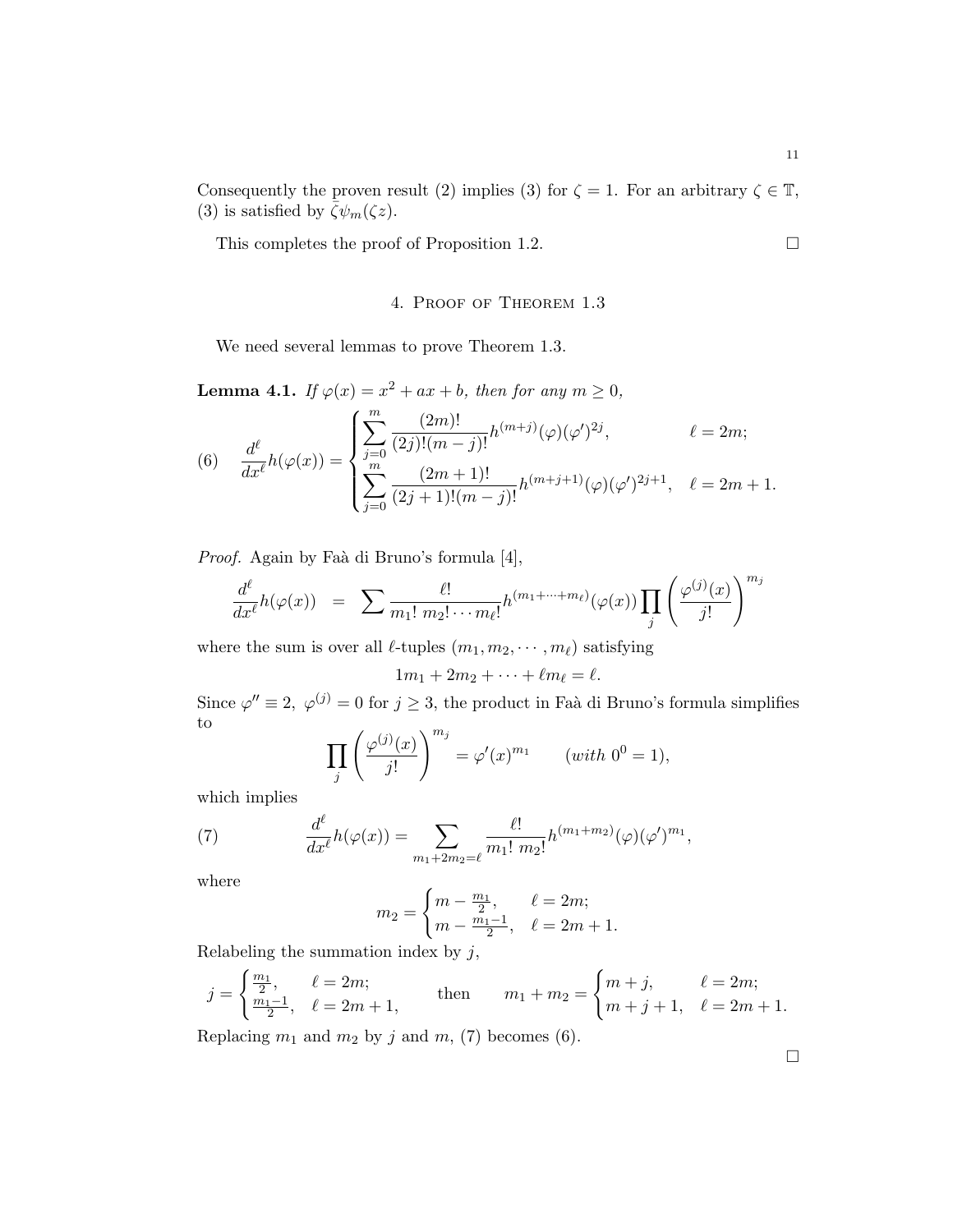Lemma 4.2. Let  $f(r) = \frac{1}{|r\zeta - \eta|^n}$ ,  $r \in [0, 1)$ ,  $\zeta, \eta \in S^{n-1}$ ,  $n \ge 2$ . Let  $\theta_r \in [0, \pi]$ denote the angle between the n-vectors  $\zeta$  and  $r\zeta - \eta$  for any  $r \in [0,1]$ . Then  $\overline{a}$ 

$$
f^{(\ell)}(r) = \begin{cases} \frac{1}{|r\zeta - \eta|^{n+\ell}} \sum_{j=0}^{m} \frac{(\cos \theta_r)^{2j} (2m)!}{(2j)!(m-j)!} \frac{(-1)^{m+j} n(n+2) \cdots (n+2m+2j-2)}{2^{m-j}}, & \ell = 2m; \\ \frac{r - \zeta \cdot \eta}{|r\zeta - \eta|^{n+\ell+1}} \sum_{j=0}^{m} \frac{(\cos \theta_r)^{2j} (2m+1)!}{(2j+1)!(m-j)!} \frac{(-1)^{m+j+1} n(n+2) \cdots (n+2m+2j)}{2^{m-j}}, & \ell = 2m+1. \end{cases}
$$

*Proof.* Let  $h(x) = x^{-n/2}$ ,  $\varphi(r) = |r\zeta - \eta|^2$ . Then  $\varphi'(r) = \frac{d}{dr}$  $\frac{n}{\sqrt{2}}$  $j=1$  $(r\zeta_j - \eta_j)^2 = 2(r - \zeta \cdot \eta), \quad \varphi''(r) = 2, \quad \varphi^{(j)}(r) = 0 \text{ for } j \ge 3,$  $h^{(\alpha)}(x) = \left(-\frac{n}{2}\right)$ 2  $\ddot{\phantom{1}}$  $-\frac{n}{\circ}$  $\frac{n}{2} - 1$  $\left( -\frac{n}{2} \right)$  $\frac{n}{2} - (\alpha - 1)\right)x^{-\frac{n}{2} - \alpha}$ =  $(-1)^{\alpha} \frac{n(n+2)\cdots(n+2(\alpha-1))}{2^{\alpha}}$ 1  $\frac{1}{x^{(n+2\alpha)/2}}$ .  $\overline{ }$ 

Denote  $\zeta = (\zeta_1, \cdots, \zeta_n), \eta = (\eta_1, \cdots, \eta_n)$  and  $\zeta \cdot \eta =$  $j \zeta_j \eta_j$  the Euclidean inner product of  $\zeta$  and  $\eta$ . Notice that

$$
(r - \zeta \cdot \eta)^2 = |r\zeta \cdot \zeta - \zeta \cdot \eta|^2 = |\zeta \cdot (r\zeta - \eta)|^2 = |r\zeta - \eta|^2 \cos^2 \theta_r,
$$

therefore

$$
h^{(m+j)}(\varphi(r))(\varphi'(r))^{2j} = (-1)^{m+j} \frac{n(n+2)\cdots(n+2(m+j-1))}{2^{m+j}} \frac{2^{2j}(r-\zeta\cdot\eta)^{2j}}{|r\zeta-\eta|^{n+2m+2j}}
$$
  
= 
$$
\frac{(\cos\theta_r)^{2j}}{|r\zeta-\eta|^{n+2m}}(-1)^{m+j} \frac{n(n+2)\cdots(n+2m+2j-2)}{2^{m-j}},
$$

and

$$
h^{(m+j+1)}(\varphi(r))(\varphi'(r))^{2j+1} = (-1)^{m+j+1} \frac{n(n+2)\cdots(n+2(m+j))}{2^{m+j+1}} \frac{2^{2j+1}(r-\zeta\cdot\eta)^{2j+1}}{|r\zeta-\eta|^{n+2m+2j+2}} \\
= \frac{(r\zeta-\eta)(\cos\theta_r)^{2j}}{|r\zeta-\eta|^{n+2m+2}} (-1)^{m+j+1} \frac{n(n+2)\cdots(n+2m+2j)}{2^{m-j}}.
$$

Applying Lemma 4.1 to  $f(r) = h(\varphi(r))$ , the result of Lemma 4.2 follows.  $\Box$ 

### Notation. Denote

$$
C_{n,k} = (-1)^{k} 2 \left( C(n,k) + kC(n,k-1) \right) \qquad for \quad k \ge 1, \ n \ge 2,
$$

where

(8) 
$$
C(n,\ell) = \begin{cases} \sum_{j=0}^{m} \frac{(2m)!}{(2j)!(m-j)!} \frac{(-1)^{m+j}n(n+2)\cdots(n+2m+2j-2)}{2^{m-j}}, & \ell = 2m; \\ \sum_{j=0}^{m} \frac{(2m+1)!}{(2j+1)!(m-j)!} \frac{(-1)^{m+j+1}n(n+2)\cdots(n+2m+2j)}{2^{m-j}}, & \ell = 2m+1; \end{cases}
$$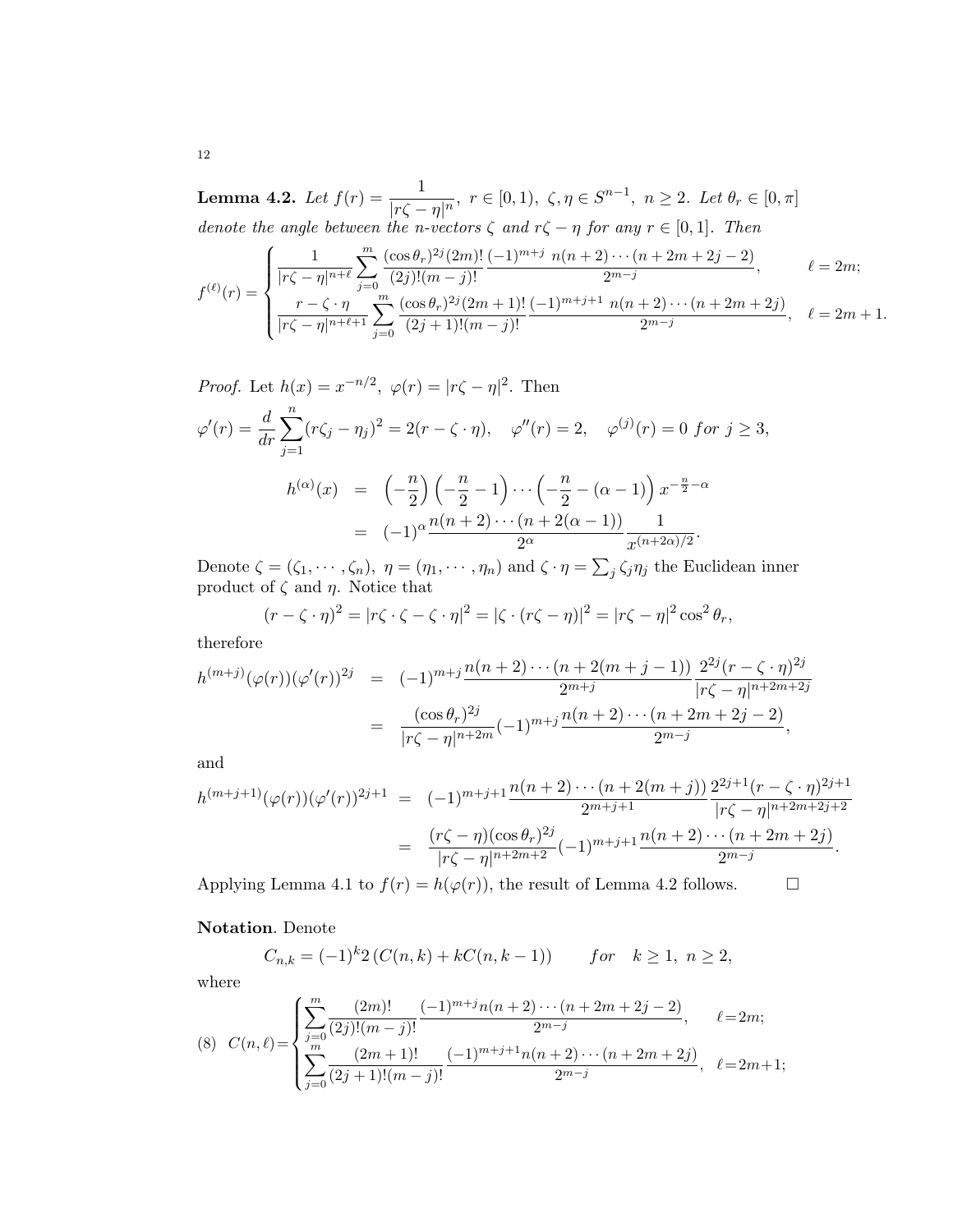for  $m \geq 0$ , with  $C(n, 0) = 1$ .

**Lemma 4.3.** Let  $\zeta, \eta \in S^{n-1}$ ,  $n \ge 2$ . Then for  $k \ge 1$ ,  $\lim_{r\to 1}$ ½  $(1 - r)^{n+k-1} \frac{d^k}{1 - r}$  $dr^k$  $\overline{a}$  $1 - r^2$  $|r\zeta-\eta|^n$  $\mathbf{v}$ =  $\overline{ }$ 0,  $\zeta \neq \eta$ ;  $C_{n,k}, \quad \zeta = \eta.$ 

*Proof.* Let  $g(r) = 1 - r^2$ ,  $f(r) = |r\zeta - \eta|^{-n}$ . Then

$$
g'(r) = -2r
$$
,  $g''(r) = -2$  and  $g^{(j)}(r) \equiv 0$ ,  $j \ge 3$ .

For  $k \geq 1$ ,

$$
\frac{d^k}{dr^k} \left( \frac{1 - r^2}{|r\zeta - \eta|^n} \right) = \frac{d^k}{dr^k} \left( f(r)g(r) \right) = \sum_{j=0}^k {k \choose j} f^{(k-j)}(r)g^{(j)}(r)
$$
\n
$$
= {k \choose 0} f^{(k)}(r)g(r) + {k \choose 1} f^{(k-1)}(r)g'(r) + {k \choose 2} f^{(k-2)}(r)g''(r)
$$
\n
$$
= (1 - r^2)f^{(k)}(r) - 2rk f^{(k-1)}(r) - k(k-1)f^{(k-2)}(r)
$$

with the convention that  $f^{(\alpha)}(r) = g^{(\alpha)}(r) \equiv 0$  for  $\alpha < 0$ . Let  $\overline{a}$ 

$$
C(n,\ell,\theta) = \begin{cases} \sum_{j=0}^{m} \frac{(\cos\theta)^{2j} (2m)!}{(2j)!(m-j)!} \frac{(-1)^{m+j} n(n+2)\cdots(n+2m+2j-2)}{2^{m-j}}, & \ell = 2m; \\ \sum_{j=0}^{m} \frac{(\cos\theta)^{2j} (2m+1)!}{(2j+1)!(m-j)!} \frac{(-1)^{m+j+1} n(n+2)\cdots(n+2m+2j)}{2^{m-j}}, & \ell = 2m+1; \end{cases}
$$

Then

$$
C(n,\ell) = C(n,\ell,0), \qquad \ell \ge 1, \ n \ge 2.
$$

From Lemma 4.2,

$$
f^{(\ell)}(r) = \frac{A(\ell, r, \zeta, \eta)}{|r\zeta - \eta|^{n+\ell}} C(n, \ell, \theta_r), \quad where \quad A(\ell, r, \zeta, \eta) = \begin{cases} 1, & \ell \text{ even;} \\ \frac{r - \zeta \cdot \eta}{|r\zeta - \eta|}, & \ell \text{ odd.} \end{cases}
$$

Thus

$$
\lim_{r \to 1} \left\{ (1-r)^{n+k-1} \frac{d^k}{dr^k} \left( \frac{1-r^2}{|r\zeta - \eta|^n} \right) \right\}
$$
\n
$$
= \lim_{r \to 1} \left\{ (1-r)^{n+k-1} \left[ (1-r^2)f^{(k)}(r) - 2rkf^{(k-1)}(r) - k(k-1)f^{(k-2)}(r) \right] \right\}
$$
\n
$$
= \lim_{r \to 1} \left\{ \frac{(1-r^2)(1-r)^{n+k-1}A(k,r,\zeta,\eta)}{|r\zeta - \eta|^{n+k}} C(n,k,\theta_r) - \frac{2rk(1-r)^{n+k-1}A(k-1,r,\zeta,\eta)}{|r\zeta - \eta|^{n+k-1}} C(n,k-1,\theta_r) - \frac{k(k-1)(1-r)^{n+k-1}A(k-2,r,\zeta,\eta)}{|r\zeta - \eta|^{n+k-2}} C(n,k-2,\theta_r) \right\}.
$$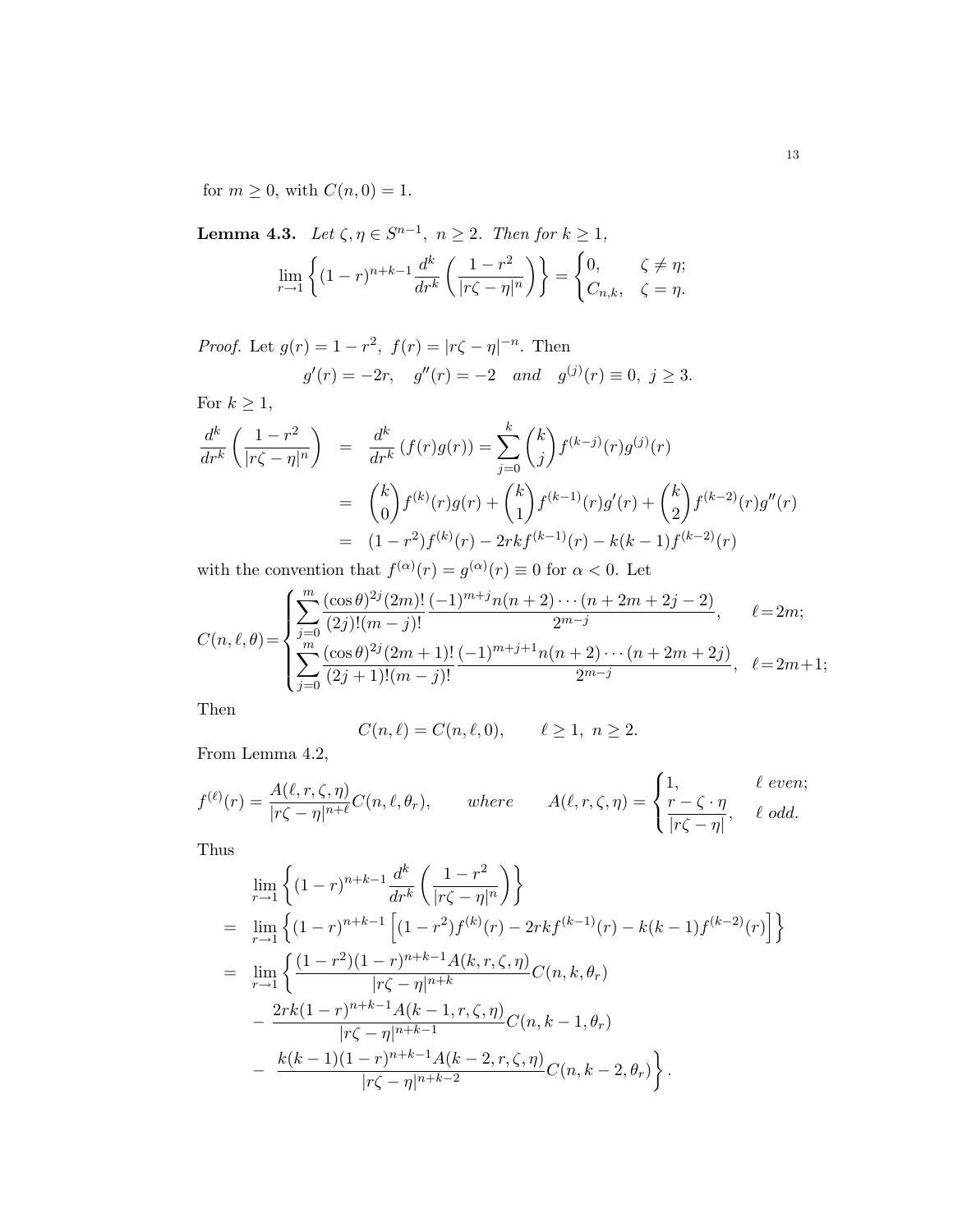Notice that  $|A(k, r, \zeta, \eta)| \leq 1$  is bounded,  $\theta_r \to 0$  as  $r \to 1$ , and  $C(n, \ell, 0)$  is bounded, hence the last term  $\rightarrow 0$  as  $r \rightarrow 1$ . In addition,

$$
\lim_{r \to 1} \frac{1 - r}{|r\zeta - \eta|} = \begin{cases} 0, & \zeta \neq \eta; \\ 1, & \zeta = \eta; \end{cases} \quad \text{and} \quad \lim_{r \to 1} \frac{(1 - r)A(k, r, \zeta, \eta)}{|r\zeta - \eta|} = \begin{cases} 0, & \zeta \neq \eta; \\ (-1)^k, & \zeta = \eta; \end{cases}
$$

so we have

$$
\lim_{r \to 1} \left\{ (1-r)^{n+k-1} \frac{d^k}{dr^k} \left( \frac{1-r^2}{|r\zeta - \eta|^n} \right) \right\}
$$
\n
$$
= \lim_{r \to 1} \left\{ \frac{(1+r)(1-r)^{n+k} A(k, r, \zeta, \eta)}{|r\zeta - \eta|^{n+k}} C(n, k, \theta_r) - \frac{2rk(1-r)^{n+k-1} A(k-1, r, \zeta, \eta)}{|r\zeta - \eta|^{n+k-1}} C(n, k-1, \theta_r) \right\}
$$
\n
$$
= \begin{cases}\n0, & \zeta \neq \eta; \\
2(-1)^k C(n, k, 0) - 2(-1)^{k-1} k C(n, k-1, 0), & \zeta = \eta; \\
2(-1)^k C(n, k) - 2(-1)^{k-1} k C(n, k-1) = C_{n, k}, & \zeta = \eta.\n\end{cases}
$$

Lemma  $4.4$ .  $\frac{(n+k-2)!}{(n-2)!}$  for  $k \ge 1$ ,  $n \ge 2$ .

We postpone the proof of Lemma 4.4 until after the proof of Theorem 1.3.

Now we prove Theorem 1.3.

*Proof.* For any  $x \in B^n$ ,  $x = r\zeta$ ,  $\zeta \in S^{n-1}$ ,  $n \ge 2$ , we may write

$$
u(r\zeta) = \int_{S^{n-1}} \frac{1-r^2}{|r\zeta - \eta|^n} d\mu(\eta).
$$

By Lemma 4.3, for any  $k \geq 1$ ,

$$
\int_{S^{n-1}} \lim_{r \to 1} \left\{ (1-r)^{n+k-1} \frac{d^k}{dr^k} \left( \frac{1-r^2}{|r\zeta - \eta|^n} \right) \right\} d\mu(\eta) = \begin{cases} 0, & \mu(\{\zeta\}) = 0; \\ C_{n,k} \mu(\{\zeta\}), & \mu(\{\zeta\}) > 0. \end{cases}
$$

By the interchangeability of differentiation and integration when the integral of the derivative converges and the Lebesgue's dominated convergence theorem, we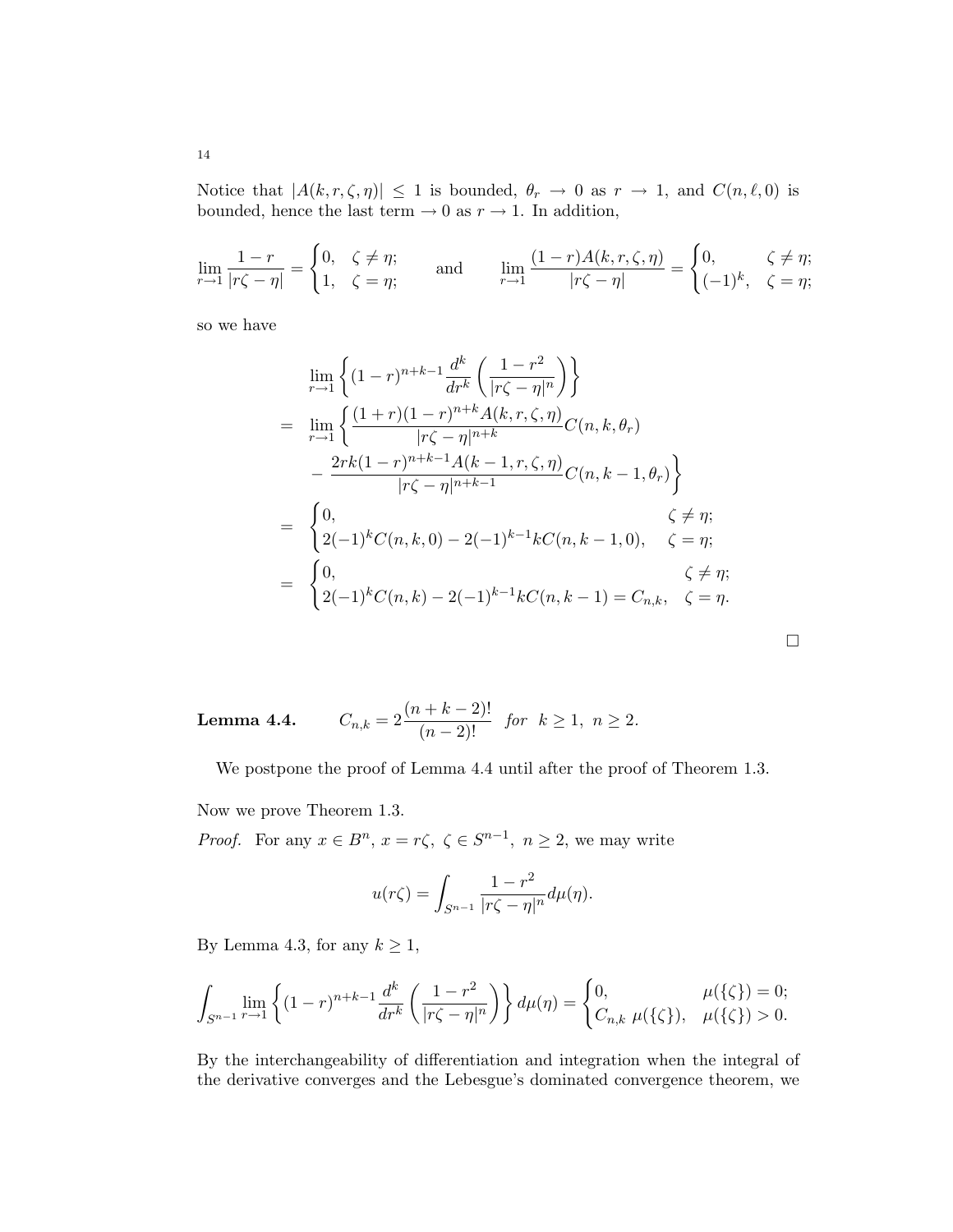have

$$
\lim_{r \to 1} \left\{ (1-r)^{n+k-1} \frac{d^k}{dr^k} u(r\zeta) \right\} = \lim_{r \to 1} \left\{ (1-r)^{n+k-1} \frac{d^k}{dr^k} \int_{S^{n-1}} \frac{1-r^2}{|r\zeta - \eta|^n} d\mu(\eta) \right\}
$$
\n
$$
= \lim_{r \to 1} \left\{ (1-r)^{n+k-1} \int_{S^{n-1}} \frac{d^k}{dr^k} \left( \frac{1-r^2}{|r\zeta - \eta|^n} \right) d\mu(\eta) \right\}
$$
\n
$$
= \int_{S^{n-1}} \lim_{r \to 1} \left\{ (1-r)^{n+k-1} \frac{d^k}{dr^k} \left( \frac{1-r^2}{|r\zeta - \eta|^n} \right) \right\} d\mu(\eta)
$$
\n
$$
= C_{n,k} \mu(\{\zeta\}).
$$

By Theorem 1.1 in [5] (or by going through the proof of Lemma 4.3 with  $k = 0$ ),

$$
\lim_{r \to 1} \left\{ (1 - r)^{n-1} u(r\zeta) \right\} = 2\mu(\{\zeta\}).
$$

Thus

$$
\lim_{r \to 1} \left\{ \frac{(1-r)^{n-1}}{1+r} u(r\zeta) \right\} = \mu(\{\zeta\})
$$

and

$$
\lim_{r \to 1} \left\{ (1-r)^{n+k-1} \frac{d^k}{dr^k} u(r\zeta) \right\} = C_{n,k} \lim_{r \to 1} \left\{ \frac{(1-r)^{n-1}}{1+r} u(r\zeta) \right\}.
$$

So (4) holds by Lemma 4.4. Consequently (5) holds because each positive harmonic function in the unit ball corresponds to a positive measure on the sphere (ref. [1]), and that the set of non-zero point mass of the measure is countable.

This completes the proof of Theorem 1.3.  $\Box$ 

The following is the proof of Lemma 4.4.

Proof. Lemma 4.4 is proved by induction. By the definition,

$$
C(n,0) = 1,
$$
  
\n
$$
C(n,1) = \frac{(-1)^{1} n}{2^{0}} = -n,
$$
  
\n
$$
C(n,2) = \frac{2! (-1)^{1} n}{2^{1}} + \frac{2! (-1)^{2} n(n+2)}{2! 2^{0}} = -n + n(n+2) = n(n+1).
$$

For  $k = 1$  and 2,

$$
C_{n,1} = (-1)^{1} 2(C(n,1) + C(n,0)) = -2(-n+1) = 2\frac{(n+1-2)!}{(n-2)!},
$$
  
\n
$$
C_{n,2} = (-1)^{2} 2(C(n,2) + 2C(n,1)) = 2(n(n+1) - 2n) = 2\frac{(n+2-2)!}{(n-2)!}.
$$

For any  $k$ , assuming

$$
C_{n,k} = (-1)^{k} 2 \left( C(n,k) + kC(n,k-1) \right) = 2 \frac{(n+k-2)!}{(n-2)!},
$$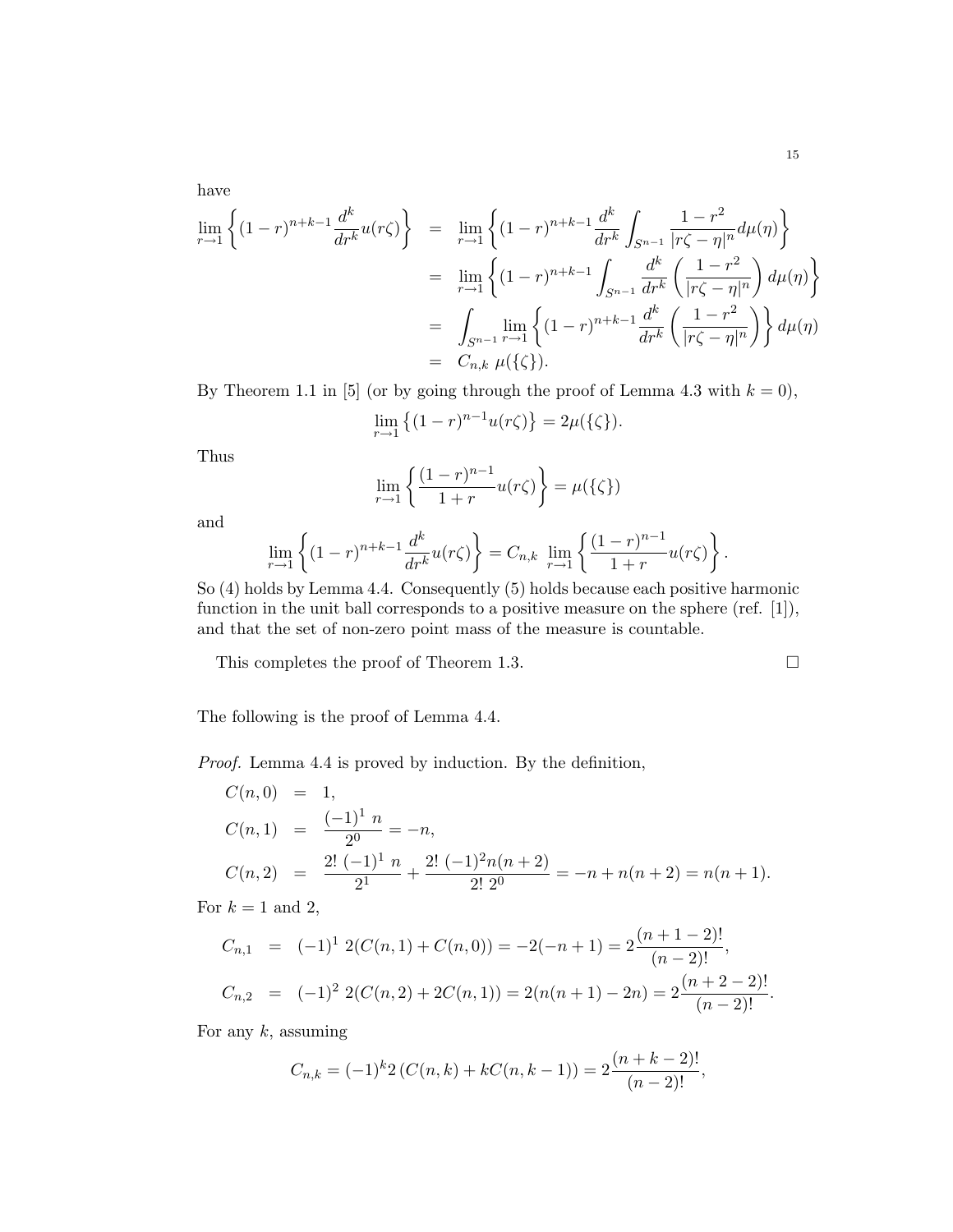we will prove

$$
C_{n,k+1} = (-1)^{k+1} 2 \left( C(n,k+1) + (k+1)C(n,k) \right) = 2 \frac{(n+k-1)!}{(n-2)!}.
$$

Using the induction assumption, the above equation can be written as

$$
(-1)^{k+1} (C(n,k+1) + (k+1)C(n,k)) = \frac{(n+k-1)(n+k-2)!}{(n-2)!}
$$
  
=  $(n+k-1)C_{n,k}$   
=  $(n+k-1)(-1)^k (C(n,k) + kC(n,k-1)),$ 

so it is sufficient to show

(9) 
$$
- (C(n,k+1) + (k+1)C(n,k)) = (n+k-1) (C(n,k) + kC(n,k-1))
$$

Write

$$
C(n,k) = \sum_{j} C(n,k,j).
$$

Notice that

$$
C(n, 2m + 2, j) = \frac{(m+1)(2j+1)}{m+1-j}C(n, 2m + 1, j), \qquad 0 \le j \le m;
$$
  

$$
C(n, 2m + 2, j + 1) = -\frac{(m+1)(n+2m+2j+2)}{j+1}C(n, 2m + 1, j), \qquad 0 \le j \le m.
$$

Therefore,

$$
C(n, 2m + 2) = \sum_{j=0}^{m+1} \left( \frac{m+1-j}{m+1} + \frac{j}{m+1} \right) C(n, 2m + 2, j)
$$
  
\n
$$
= \sum_{j=0}^{m} \frac{m+1-j}{m+1} C(n, 2m + 2, j) + \sum_{j=1}^{m+1} \frac{j}{m+1} C(n, 2m + 2, j)
$$
  
\n
$$
= \sum_{j=0}^{m} \frac{m+1-j}{m+1} C(n, 2m + 2, j) + \sum_{j=0}^{m} \frac{j+1}{m+1} C(n, 2m + 2, j + 1)
$$
  
\n
$$
= \sum_{j=0}^{m} (2j+1) C(n, 2m + 1, j) - \sum_{j=0}^{m} (n + 2m + 2j + 2) C(n, 2m + 1, j)
$$
  
\n
$$
= -\sum_{j=0}^{m} (n + 2m + 1) C(n, 2m + 1, j)
$$
  
\n
$$
= -(n + 2m + 1) C(n, 2m + 1) \quad \text{for} \quad m \ge 0.
$$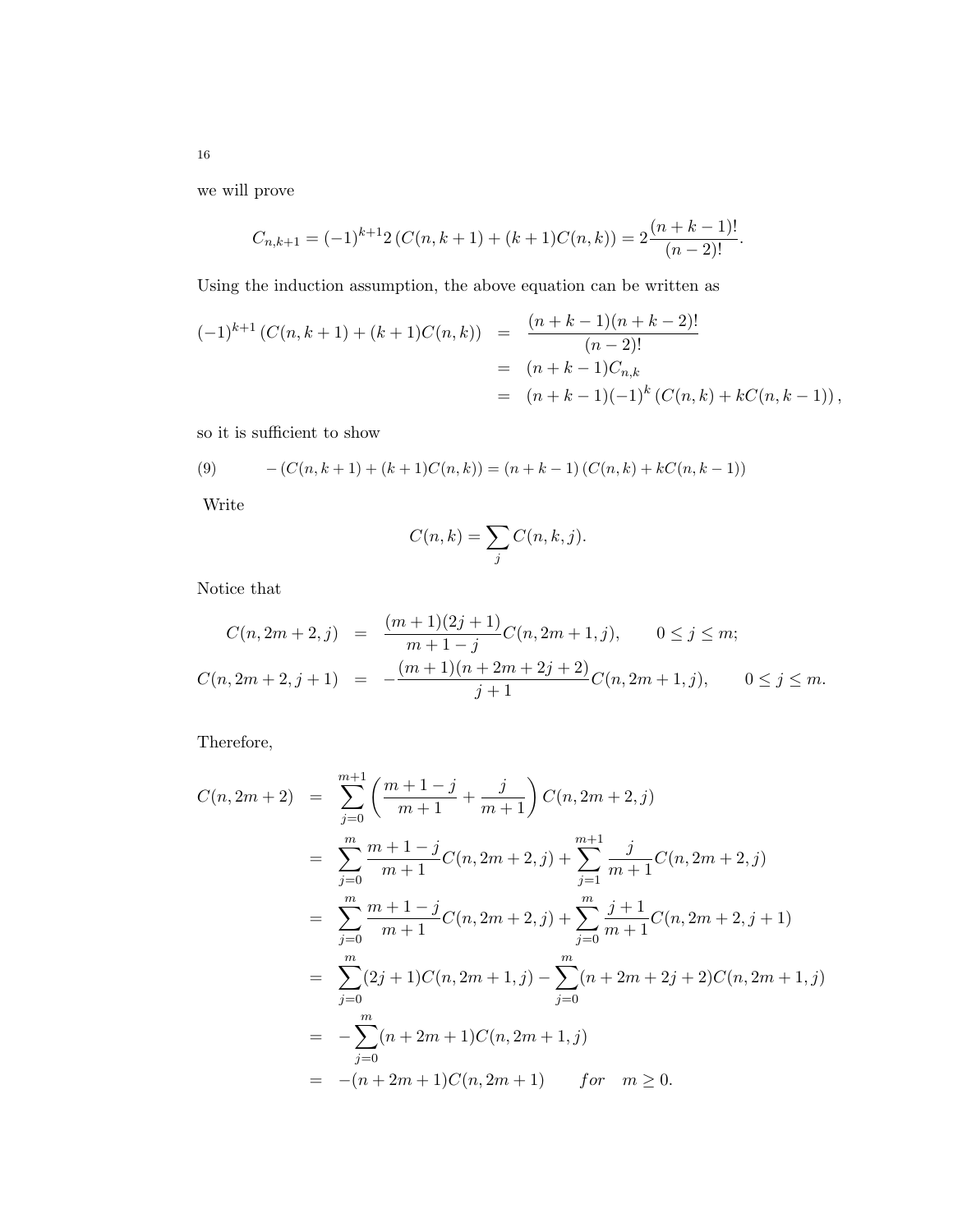Similarly,

$$
C(n, 2m + 1, j) = -\frac{(2m + 1)(n + 2m + 2j)}{2j + 1}C(n, 2m, j), \qquad 0 \le j \le m;
$$
  

$$
C(n, 2m + 1, j) = \frac{(2m + 1)(2j + 2)}{2m - 2j}C(n, 2m, j + 1), \qquad 0 \le j \le m - 1.
$$

Consequently,

$$
C(n, 2m + 1) = \sum_{j=0}^{m} \frac{2j+1}{2m+1} C(n, 2m + 1, j) + \sum_{j=0}^{m-1} \frac{2m-2j}{2m+1} C(n, 2m + 1, j)
$$
  
= 
$$
-\sum_{j=0}^{m} (n + 2m + 2j) C(n, 2m, j) + \sum_{j=0}^{m-1} (2j + 2) C(n, 2m, j + 1)
$$
  
= 
$$
-\sum_{j=0}^{m} (n + 2m + 2j) C(n, 2m, j) + \sum_{j=0}^{m} (2j) C(n, 2m, j)
$$
  
= 
$$
-\sum_{j=0}^{m} (n + 2m) C(n, 2m, j)
$$
  
= 
$$
-(n + 2m) C(n, 2m) \qquad \text{for} \quad m \ge 0.
$$

The above relations between the adjacent  $C(n, \ell)$ 's can be summarized as

$$
C(n,\ell) = -(n+\ell-1)C(n,\ell-1) \quad for \quad \ell \ge 1.
$$

Applying the above equation repeatedly, for any  $k\geq 1$  we have

L.H.S. of (9) = 
$$
-C(n, k+1) - (k+1)C(n, k)
$$
  
 =  $(n+k)C(n, k) - (k+1)C(n, k) = (n-1)C(n, k),$ 

and

R.H.S. of (9) = 
$$
(n+k-1) (C(n,k) + kC(n,k-1))
$$
  
\n=  $(n+k-1)C(n,k) + k(n+k-1)C(n,k-1)$   
\n=  $(n+k-1)C(n,k) - kC(n,k) = (n-1)C(n,k).$ 

Therefore (9) holds for all  $k \geq 1$ . This completes the proof of Lemma 4.4.  $\Box$ 

Acknowledgments. We thank Pietro Poggi-Corradini for his valuable idea for Proposition 1.2.

### **REFERENCES**

- [1] S. Axler, P. Bourdon and W. Ramey, Harmonic Function Theory, 2nd ed. Springer, New York, 2001.
- [2] S. Dai and Y. Pan. Note on Schwarz-Pick estimates for bounded and positive real part analytic functions. Proc. Amer. Math. Soc. To appear.